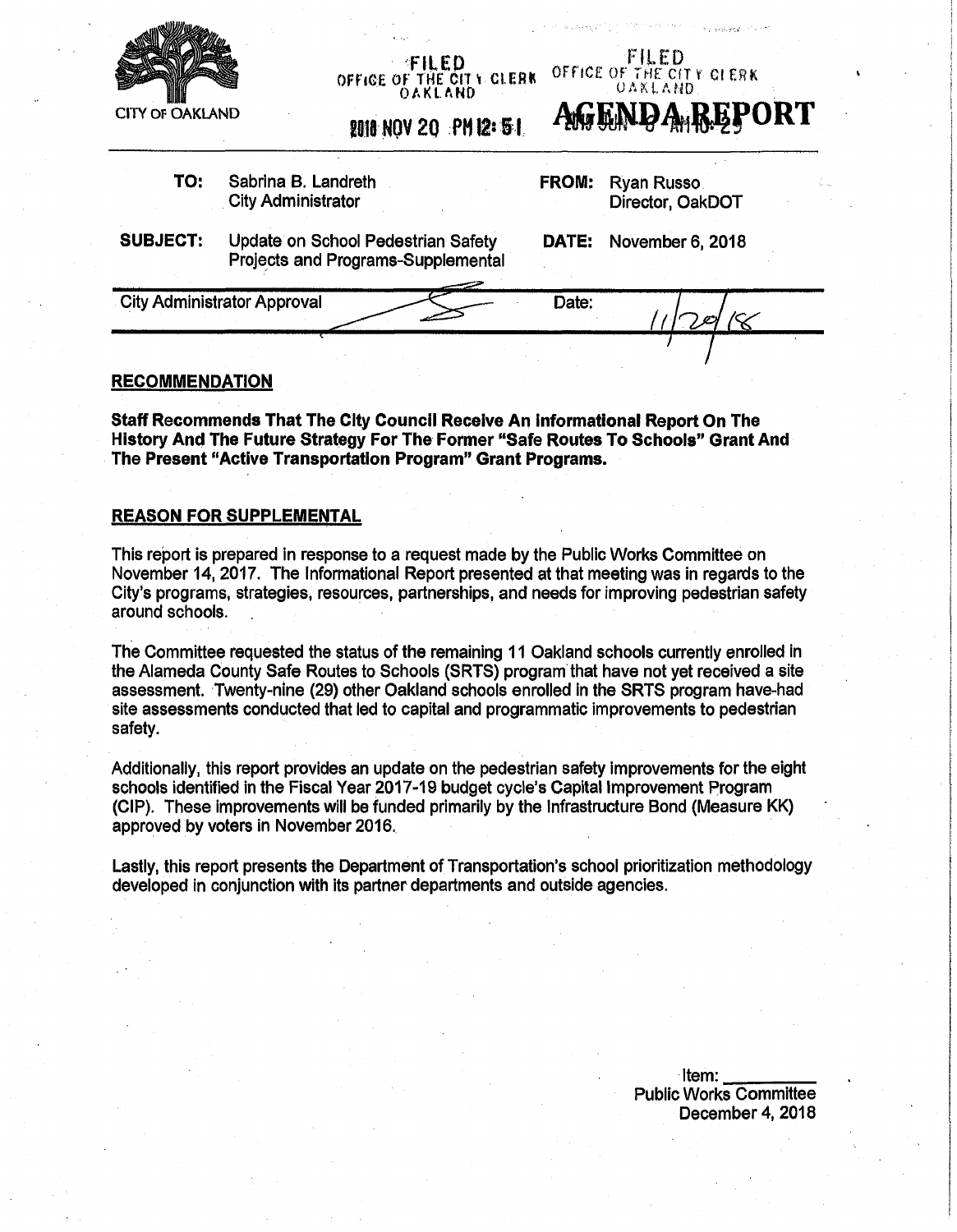### **ANALYSIS AND POLICY ALTERNATIVES**

#### *School Site Assessments*

Of the 40 schools participating in the Alameda County Transportation Commission's (ACTC) SRTS program, as of November 2017,11 had not been assessed. Since then, ACTC has committed to conduct site assessments for these 11 Oakland schools: three were conducted in the 2017-18 school year and eight will be conducted in the current 2018-19 school year. The 11 schools are listed below with their assessment schedule.

- 1. Yu Ming Charter School (02/29/18);
- 2. Community United Elementary School (03/27/18);
- 3. Westlake Middle School (04/12/18);
- 4. McClymonds High School (2018-19 school year)
- 5. Sankofa Academy (2018-19 school year);
- 6. Alliance Academy (2018-19 school year);
- 7. Oakland School for the Arts (2018-19 school year);
- 8. Castlemont High School (2018-19 school year);
- 9. Peralta Elementary School (2018-19 school year);
- 10. Place@Prescott Elementary School (2018-19 school year); and
- 11. Redwood Heights Elementary School (11/08/18).

By way of background, ACTC funds and manages school site assessments for schools that are enrolled in its SRTS program. A school site assessment is a "walk audit" for a school or a cluster of schools that occurs during student arrival for departure times. The assessment notes the conditions of sidewalks, roadways, drop off and pick up areas, traffic signs, crosswalk markings, driving behavior, and other elements that contribute to pedestrian safety and access to school sites. Site assessments have been an effective tool in OakDOT's collaboration with schools for identifying issues, developing solutions, engaging stakeholders, and applying for funding.

#### *Measure KK-Funded School Improvements*

As mentioned above, previous school site assessments have resulted in capital improvement projects for pedestrian safety enhancement. However, eight of the schools that had received a site assessment had not received funding for the capital improvements that the assessments had recommended. The FY 2017-19 Capital Improvement Program included these eight schools allocating \$2M in Measure KK funds to pay for the improvements.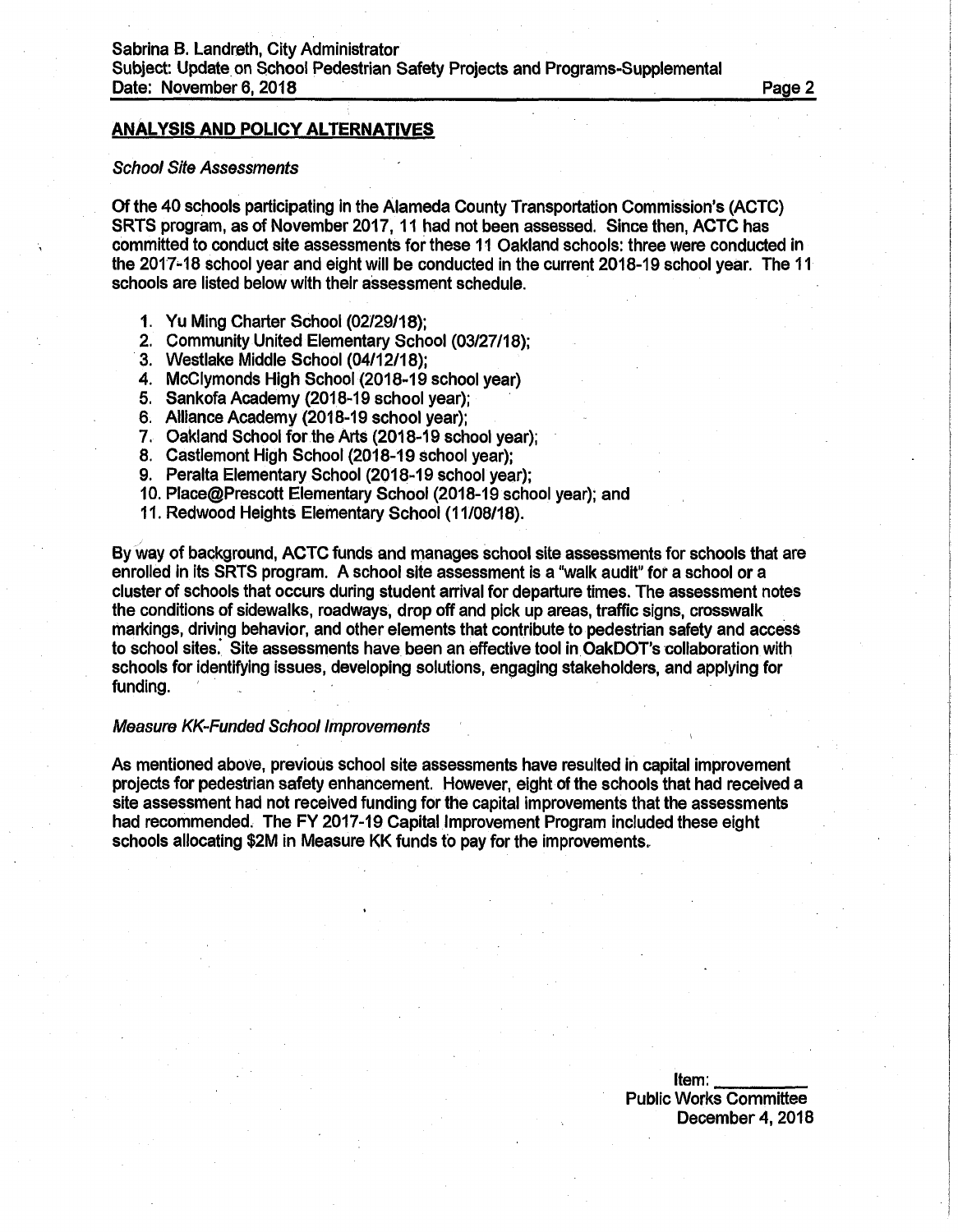The projected completion and milestone dates for the improvements around the eight schools are shown below:

| Measure KK Funded School Improvements in the FY 2017-19 CIP |                 |                 |                  |  |
|-------------------------------------------------------------|-----------------|-----------------|------------------|--|
| School                                                      | Design          | Award           | Construction     |  |
| <b>Chabot Elementary</b>                                    | Jan 2019        | N/A             | Dec 2019         |  |
| <b>Futures at Lockwood Elementary</b>                       | <b>Jan 2019</b> | <b>N/A</b>      | Dec 2019         |  |
| <b>International Community</b>                              | Jan 2019        | N/A             | Dec 2019         |  |
| <b>New Highland Academy</b>                                 | <b>Jan 2019</b> | N/A             | Dec 2019         |  |
| <b>United for Success Academy</b>                           | Jan 2019        | N/A             | Dec 2019         |  |
| <b>World Academy</b>                                        | <b>Jan 2019</b> | N/A             | Dec 2019         |  |
| <b>Thornhill &amp; Montclair Elementary</b>                 | Oct 2019        | <b>May 2020</b> | <b>June 2021</b> |  |
| <b>Edna Brewer Middle</b>                                   | <b>Jun 2019</b> | <b>Jan 2020</b> | April 2021       |  |

The estimated total cost for the improvements is approximately \$6.67M. The proposed funding sources are Measure KK (\$2M), Measure B (\$1M), the Active Transportation Program grant (\$1.89M), future Measure KK allocations and other potential outside grant sources to the extent the improvements are eligible and competitive. **Attachments** A-H illustrate what the improvements will be for each school.

The improvements include widening sidewalks, tightening intersection corners, and installing speed bumps, traffic circles, crosswalk flashers, and traffic signals near schools. They are recommendations from previous school site assessments and have been vetted by stakeholders for each school and OakDOT staff for effectiveness and constructability. OakDOT is planning to construct some of the improvements with in-house staff and hire contractors to perform large-scale work such as signal installation and major curb reconstruction.

## *School Prioritization*

In collaboration with ACTC and its transportation consultant, Alta Planning + Design, the Oakland Unified School District (OUSD), and the Oakland Police Department (OPD), OakDOT developed a methodology to objectively prioritize school locations for infrastructure improvements using collision history, equity factors, and student health data. Below is a list of the criteria used and how they were broken down:

> Item:<br>Worke Committee Public Works Committee December 4, 2018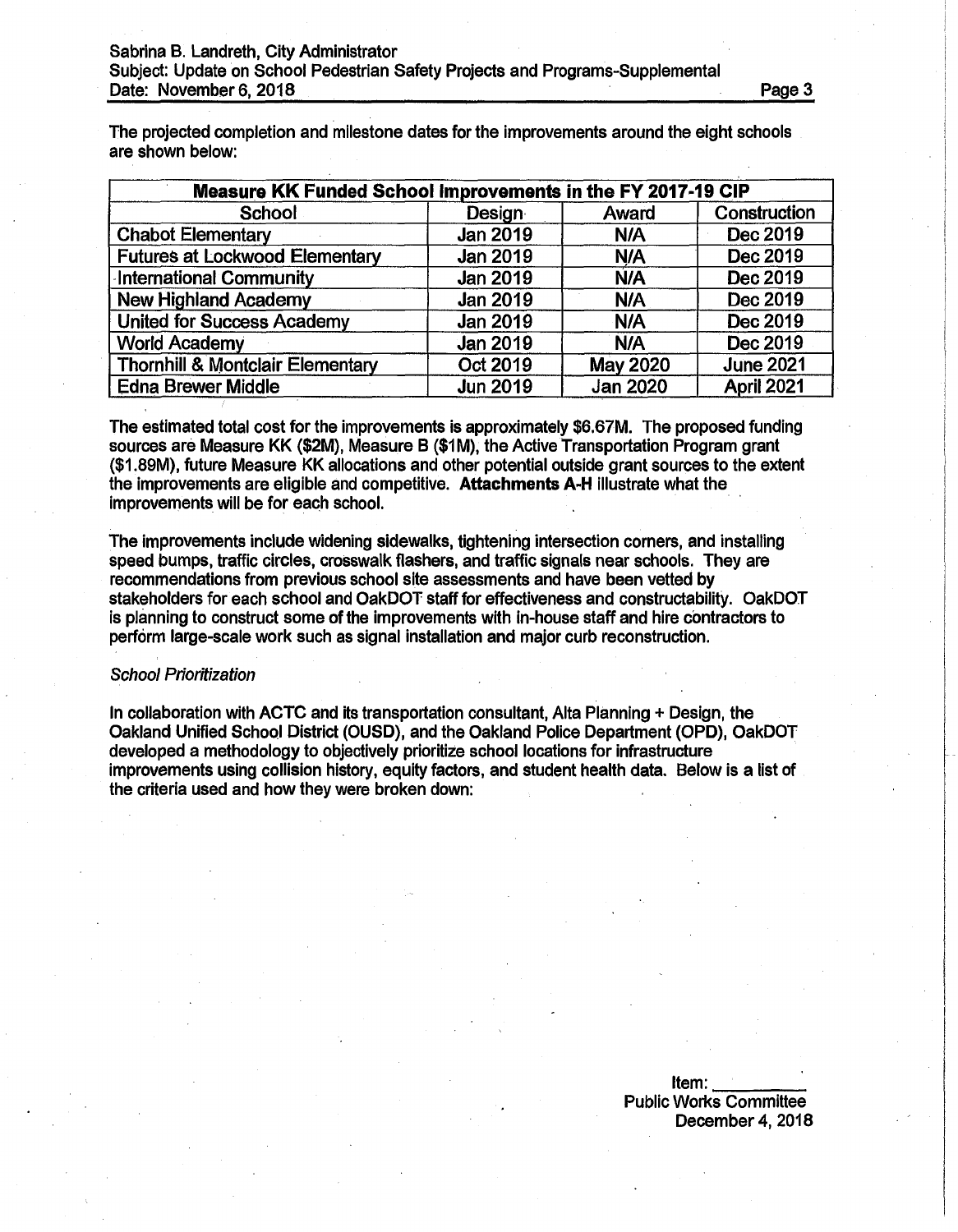## Sabrina B. Landreth, City Administrator Subject: Update on School Pedestrian Safety Projects and Programs-Supplemental Date: November 6,2018\_\_\_\_\_\_\_\_\_ Page **4**

| <b>School Prioritization Breakdown</b>     |                                                                                                                                                                                                      |                                                                                                               |  |  |  |
|--------------------------------------------|------------------------------------------------------------------------------------------------------------------------------------------------------------------------------------------------------|---------------------------------------------------------------------------------------------------------------|--|--|--|
| Category                                   | <b>Definition</b>                                                                                                                                                                                    | Data Source                                                                                                   |  |  |  |
| <b>Collision History</b><br>(weighted 50%) | Number of school-age-<br>involved bicycle/pedestrian<br>collisions located within a<br>half-mile radius of school<br>grounds between 2012 and<br>2016.                                               | <b>Statewide Integrated Traffic</b><br>Records System (SWITRS)<br>from the California Highway<br>Patrol (CHP) |  |  |  |
| <b>Equity Score</b><br>(weighted 25%)      | Composite score from<br>indicators such as race, age,<br>income, English proficiency,<br>health insurance, single-<br>parent household,<br>unemployment, disability,<br>commute/vehicle access, etc. | <b>United States Census/Alta</b><br>Planning+Design                                                           |  |  |  |
| <b>Student Health</b><br>(weighted 25%)    | Percent of students who test<br>within the Health Fitness<br>Zone for body composition<br>for most the recent year of<br>available data.                                                             | <b>California Department of</b><br><b>Education</b>                                                           |  |  |  |

**Attachment I** shows the top 50 schools in the greatest need for infrastructure investment, prioritized by the above scoring system. The list will be shared with Be Oakland Be Active (BOBA), a collaborative managed by the Alameda County Health Department (ACHD) to advance school safety and support healthy, sustainable transportation to and from schools in Oakland. BOBA participants include TransForm, a local active-transportation advocacy organization expertise in working with Oakland schools to promote student health and safety. The list will be used to aid future decisions on budgeting, grant application, and other resource allocations such as school site assessments and was used to prioritize crossing guard assignment when the City Council reallocated more than \$300,000 in Measure BB funds to add more crossing guards.

> Item: \_ Public Works Committee December 4, 2018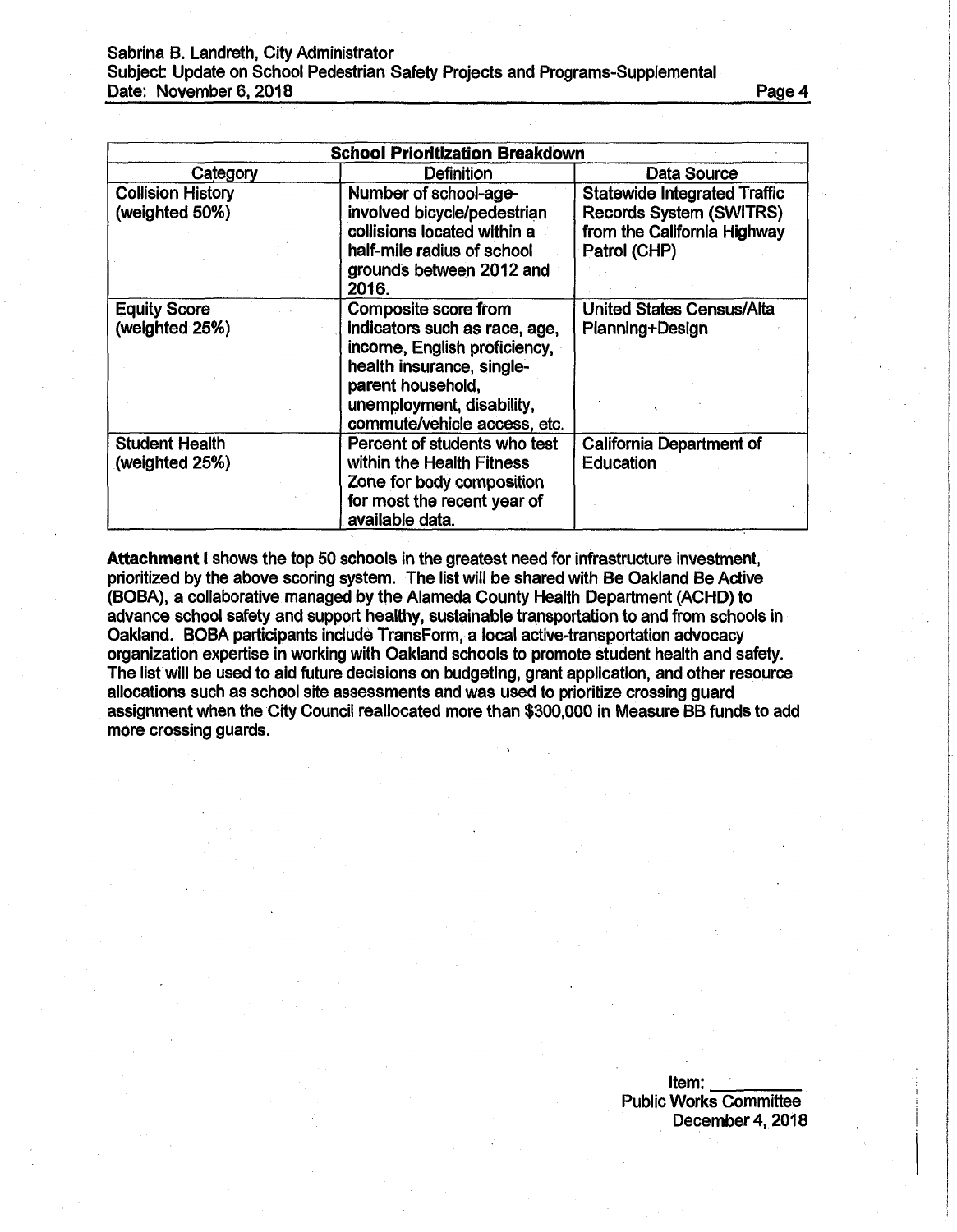## **ACTION REQUESTED OF THE CITY COUNCIL**

Staff Recommends that the City Council receive this Informational Report updating ongoing and planned school pedestrian safety projects and programs.

For questions regarding this report, please contact Joe Wang, Safe Streets Division, at (510) 238-6107.

Respectfully submitted,

Ryan Russo, Director Department of Transportation

Reviewed by: Wladimir Wlassowsky, P.E. Assistant Director

Prepared by: Joe Wang, P.E. Supervising Transportation Engineer Safe Streets Division

**Attachment A: Chabot Elementary Attachment B: Edna Brewer Middle Attachment C: Futures at Lockwood Elementary Attachment D: International Community/Think College Now Attachment E: Thornhill and Montclair Elementary Attachment F: New Highland Academy Attachment G: United for Success Academy Attachment H: World Academy/Achieve Academy Attachment I: Top 50 Oakland School with the Highest Needs**

> Item: . Public Works Committee<br><del>Pes.</del> 4, 2018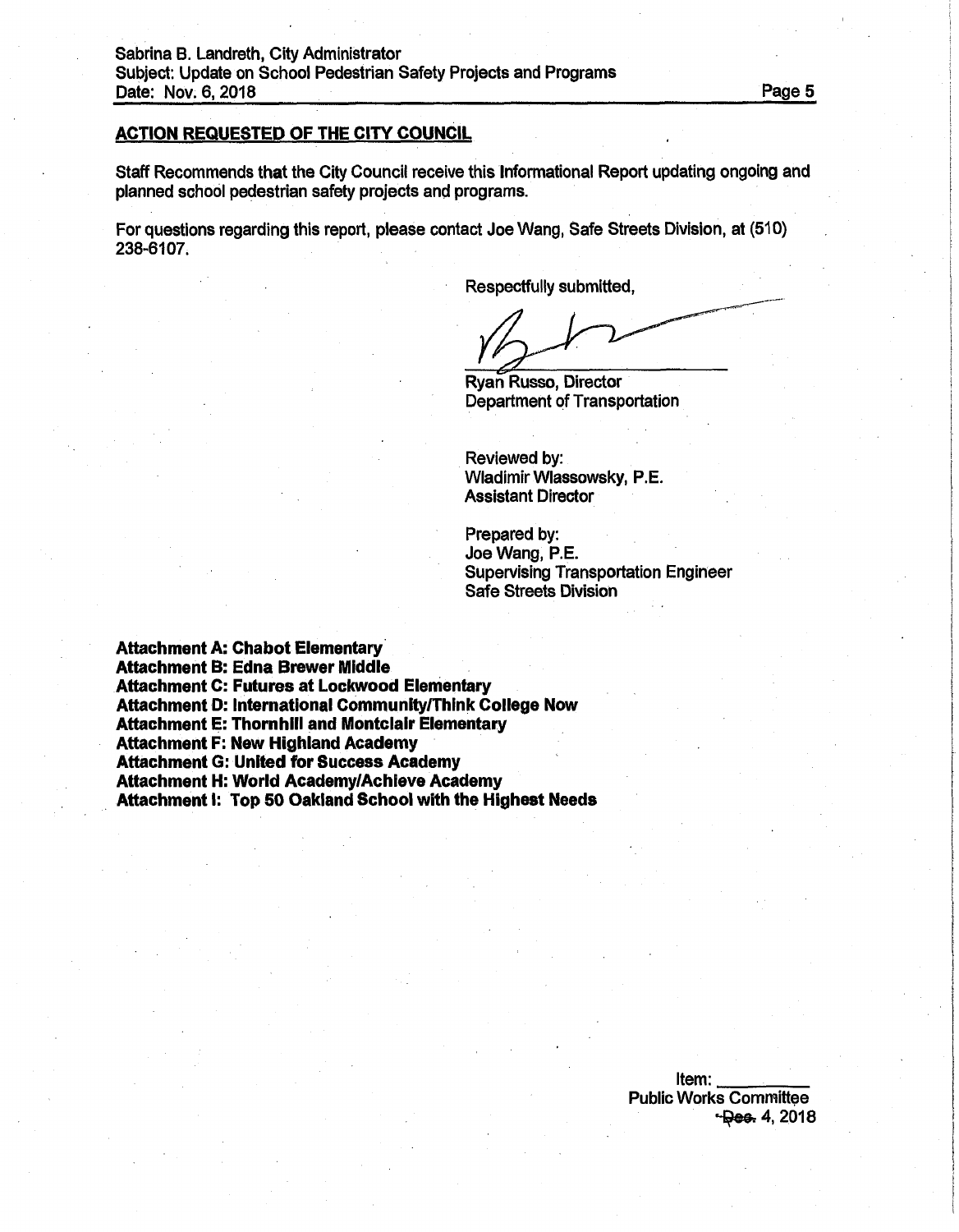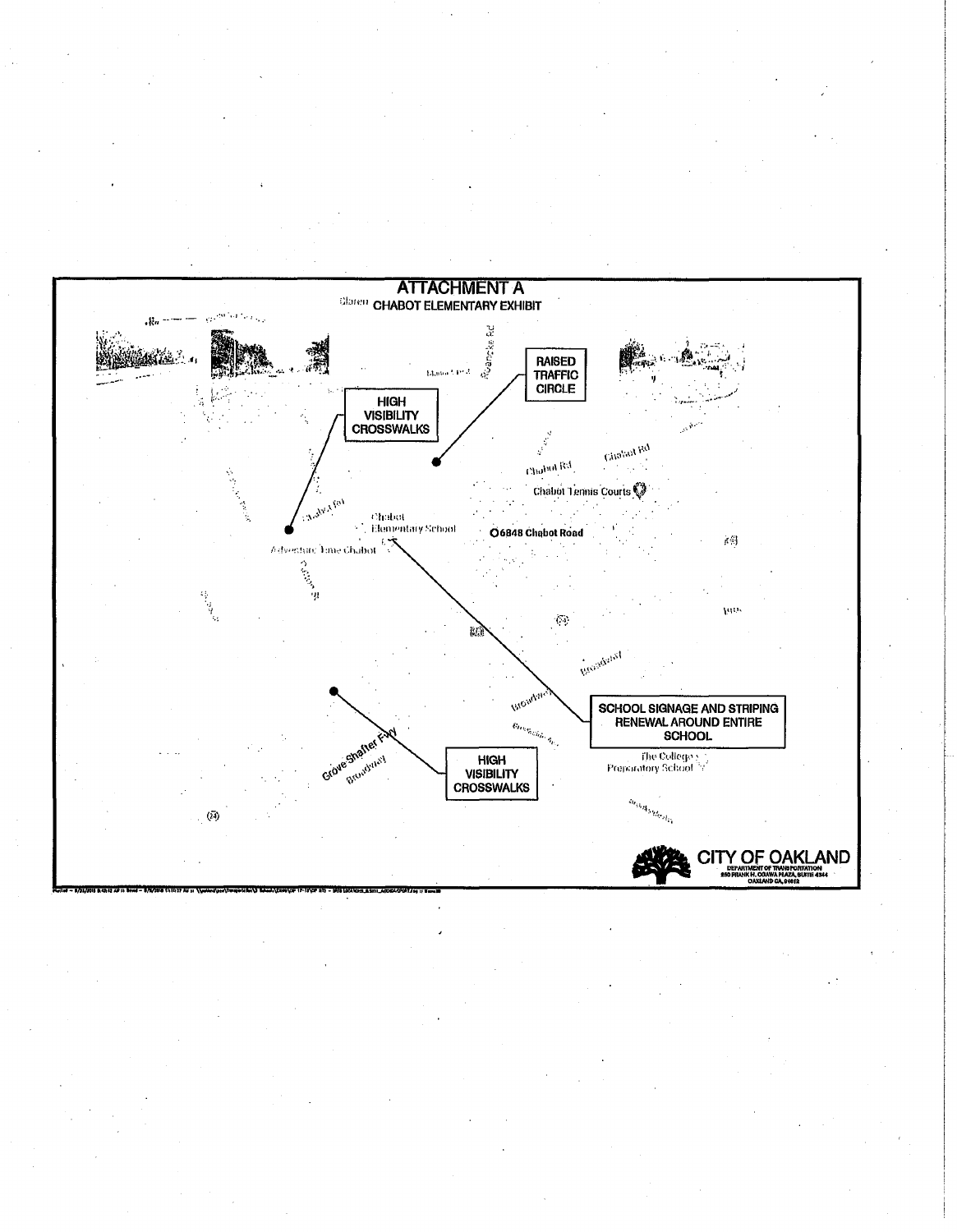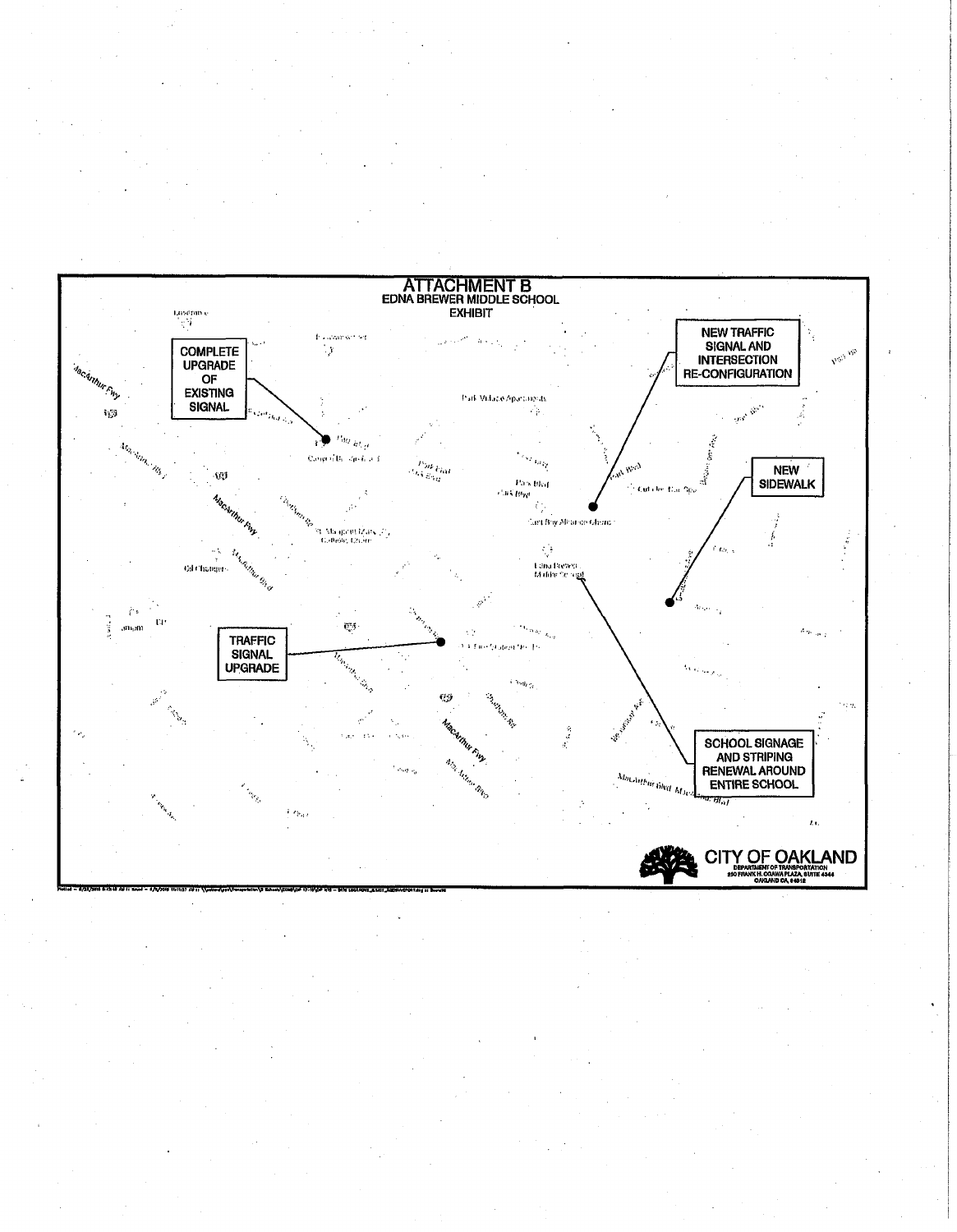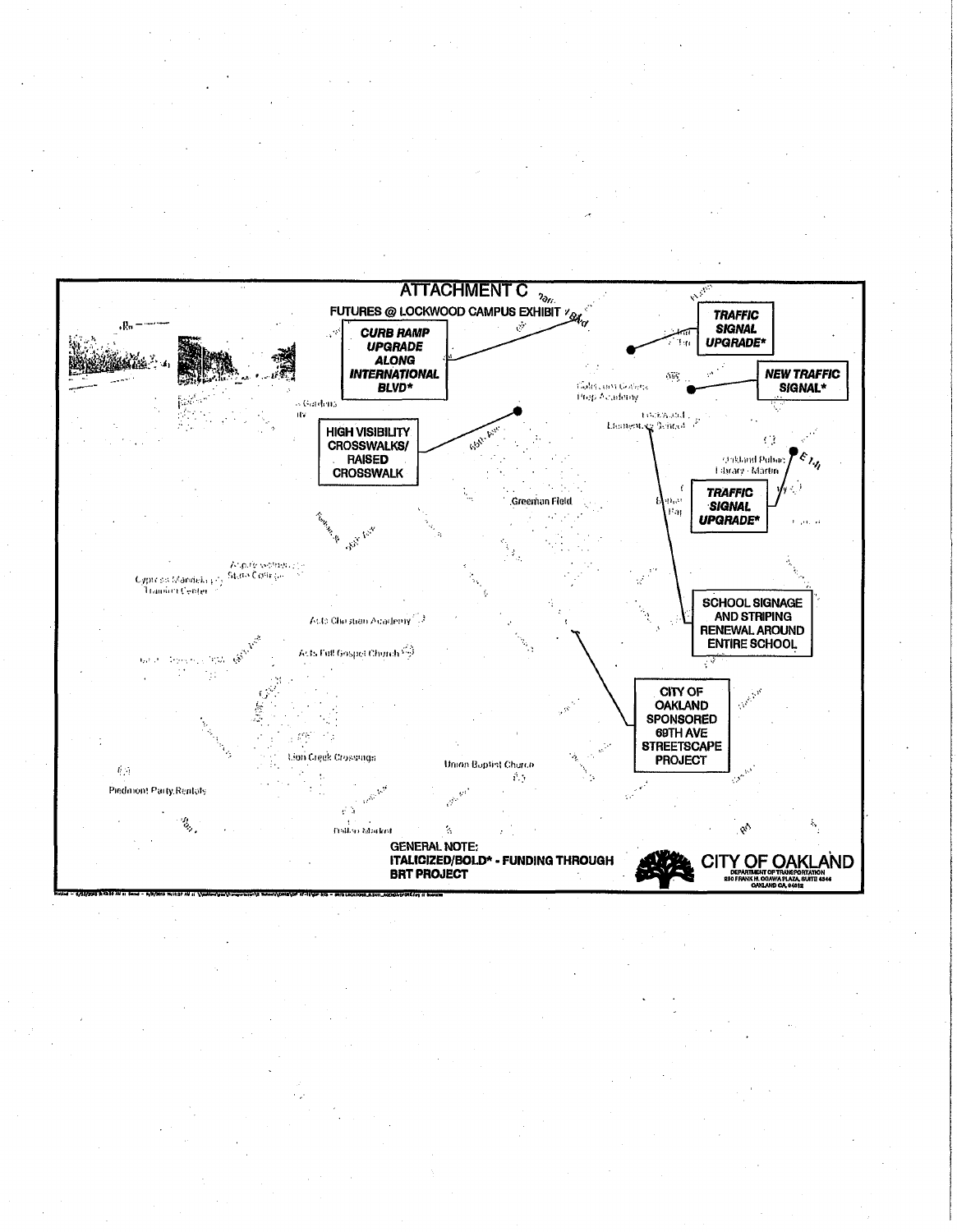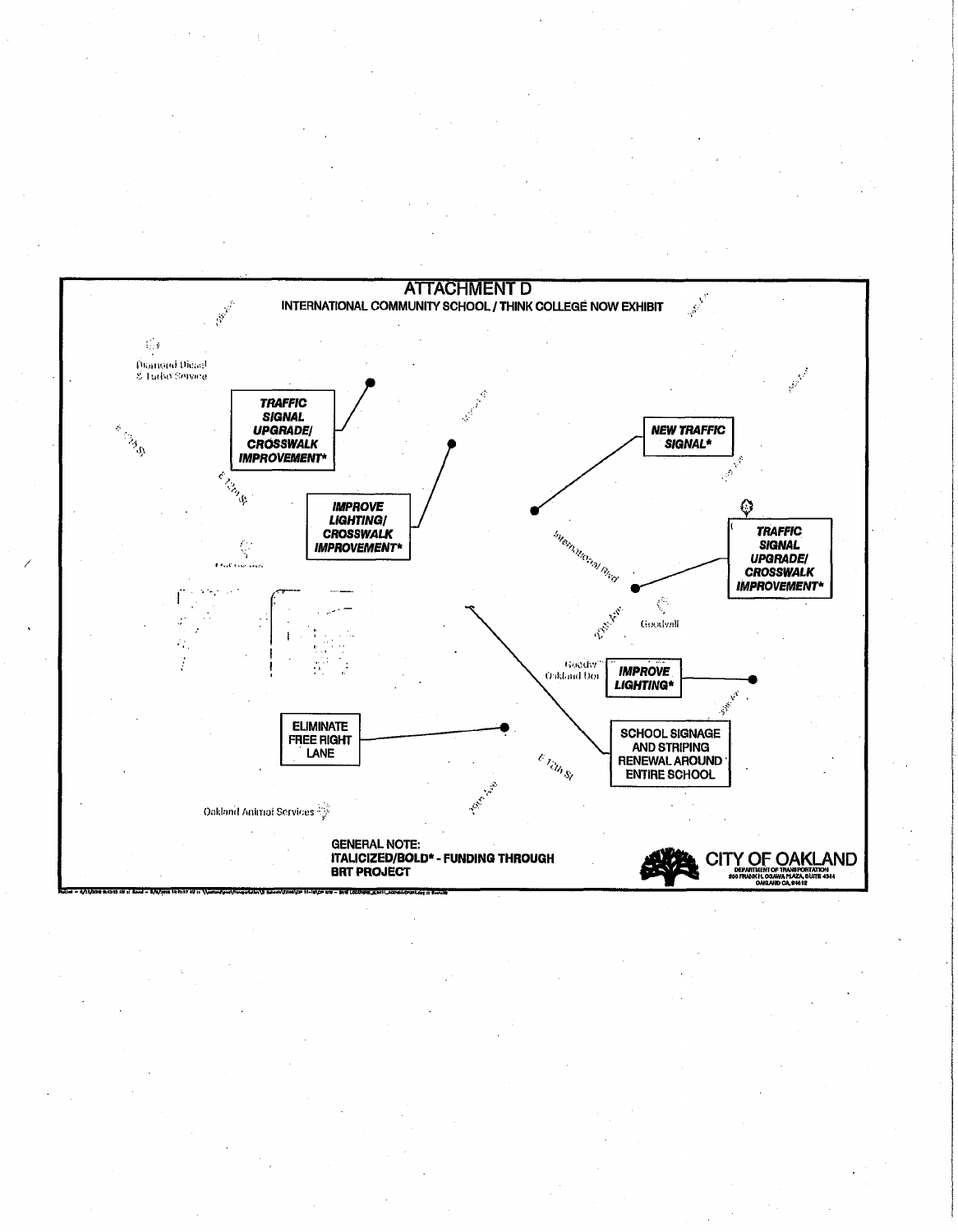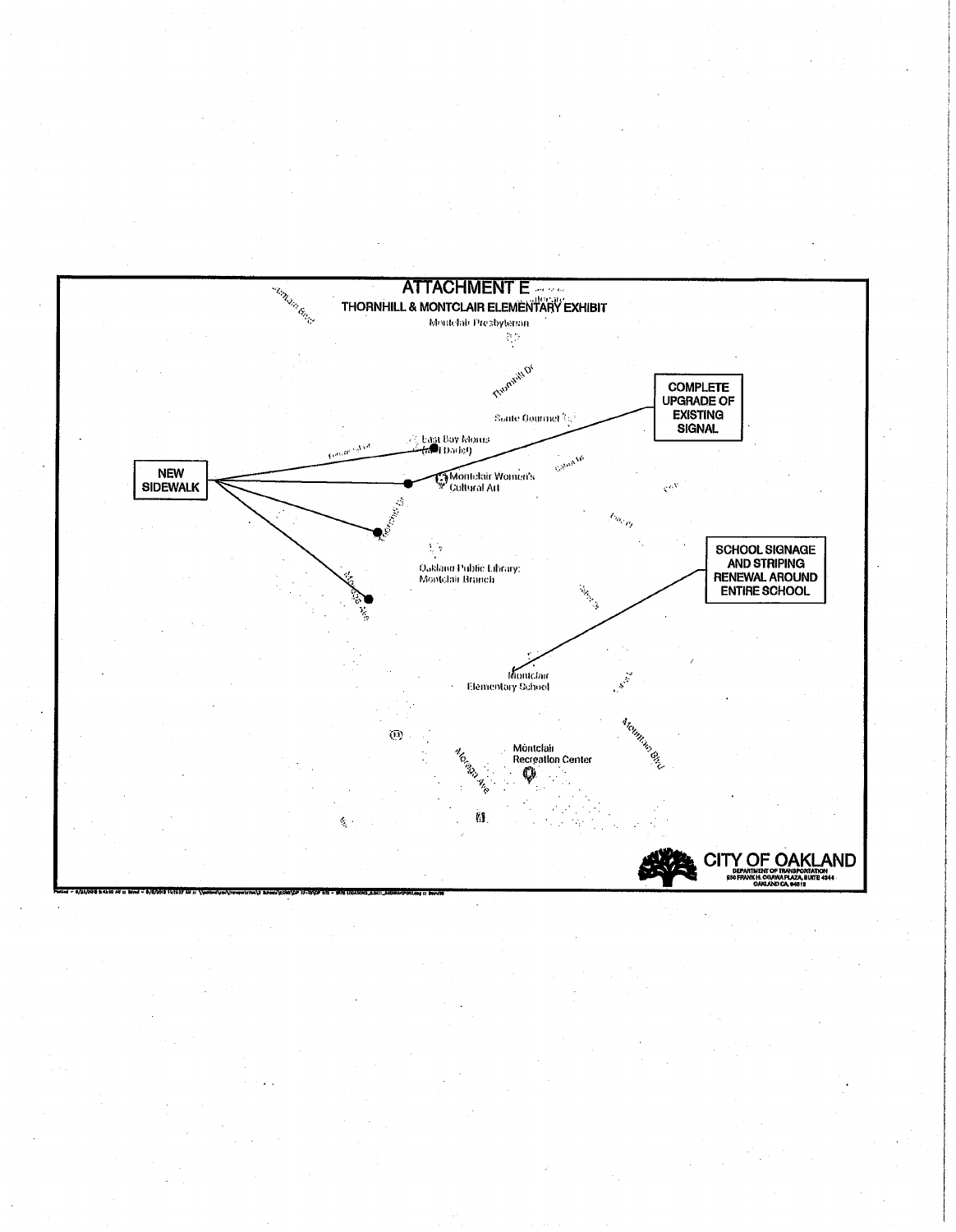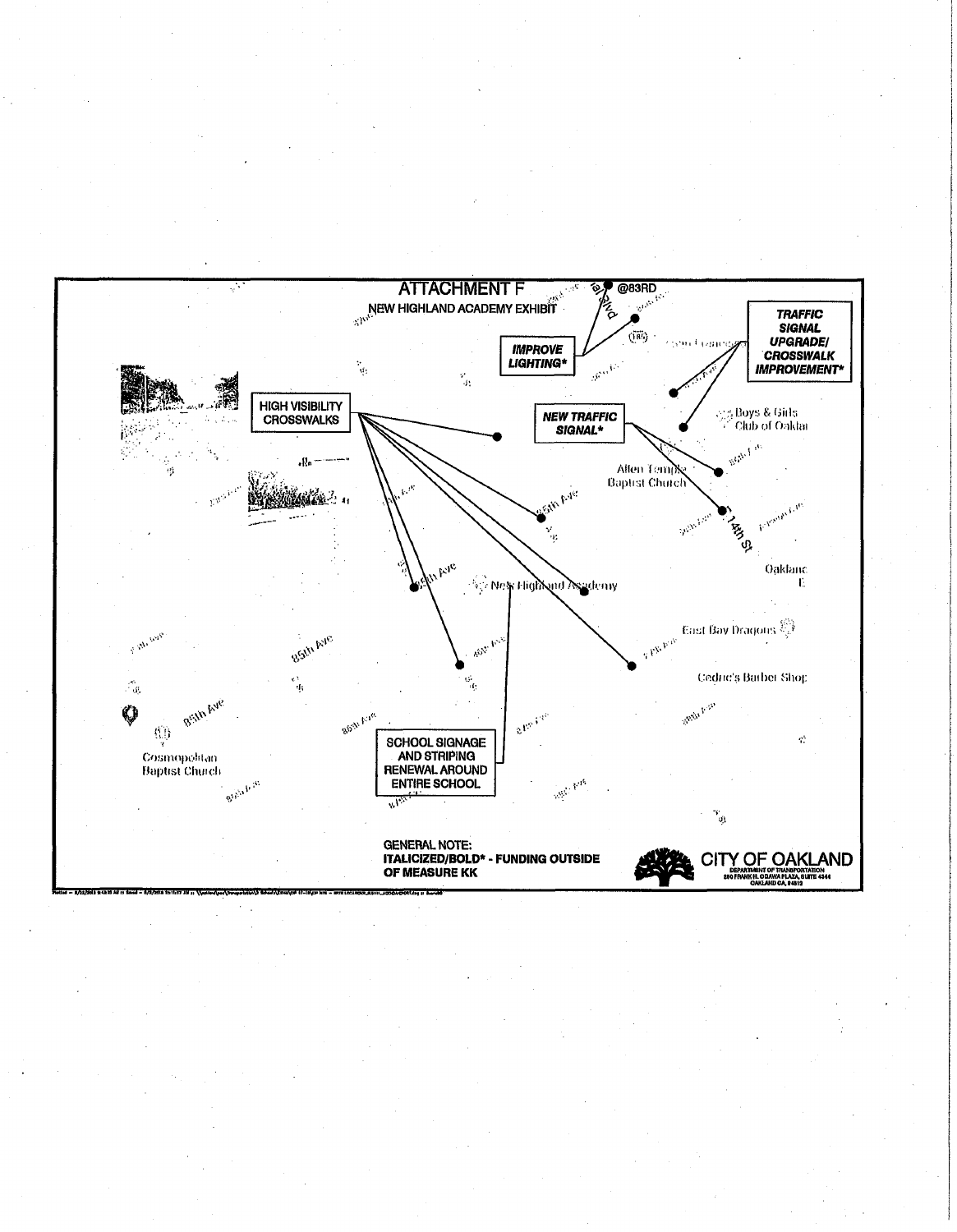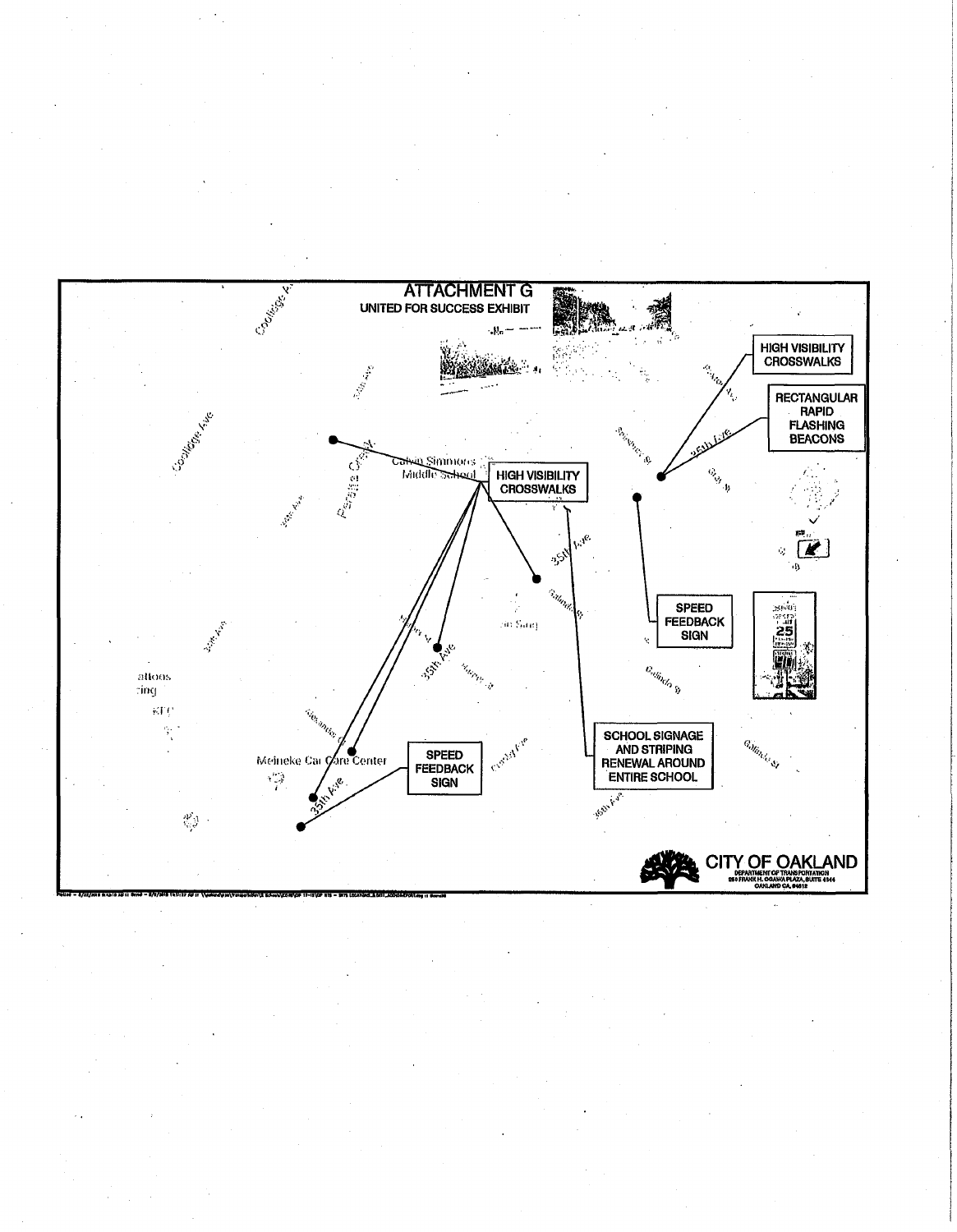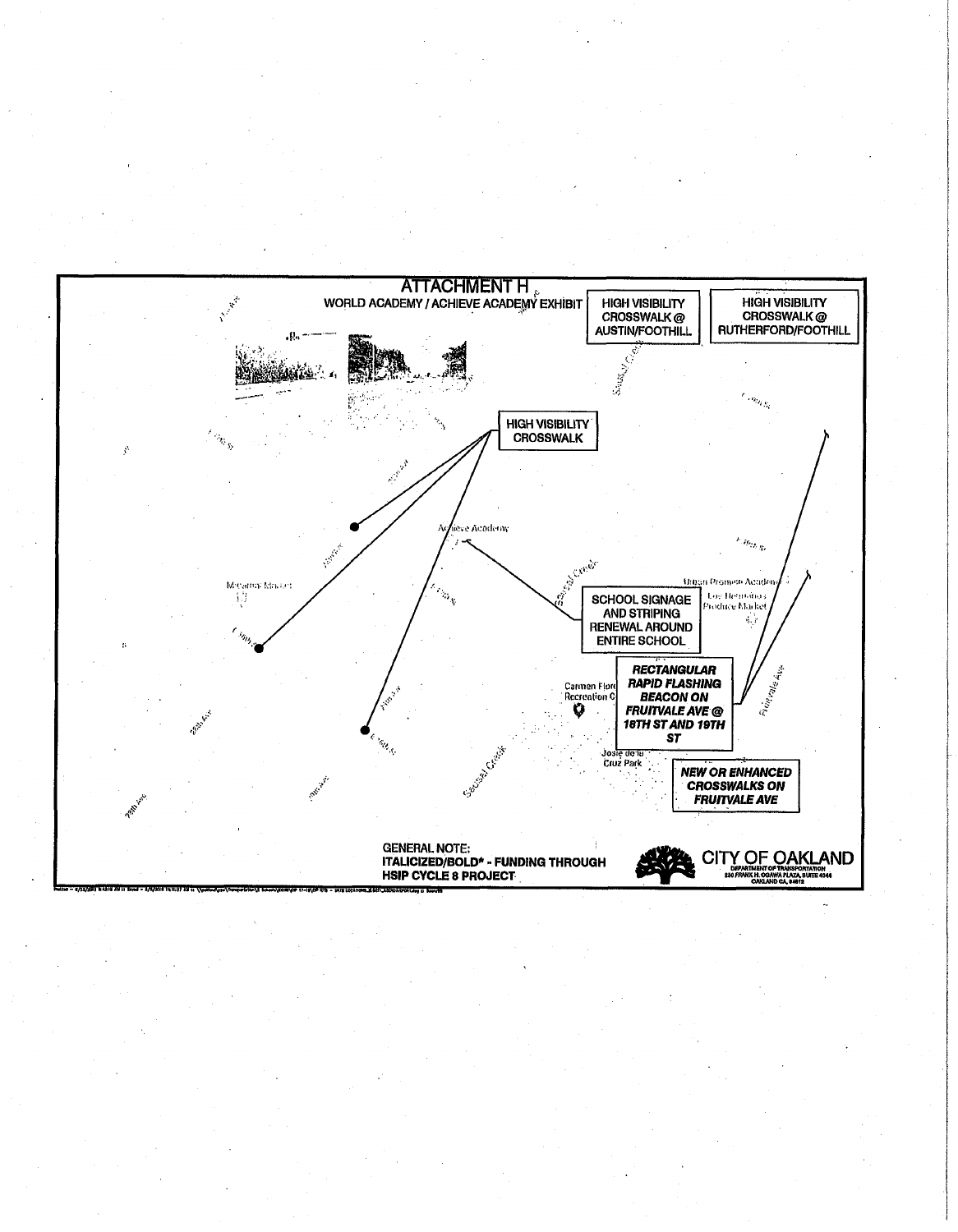# **ATTACHMENT I** TOP 50 OAKLAND SCHOOLS WITH THE HIGHEST NEEDS (Scores Based on Safety, Equity, and Health)

| Rank                        | Alta and the state of Sthool                     | <b>Teomellopum</b>      | ់ (Competito Signe) |
|-----------------------------|--------------------------------------------------|-------------------------|---------------------|
|                             | <b>Markham Elementary</b>                        | 6                       | $\overline{81.1}$   |
| $\overline{\mathbf{2}}$     | <b>East Oakland Pride Elementary</b>             | $\overline{\mathbf{6}}$ | 80.6                |
| $\overline{\boldsymbol{3}}$ | <b>New Highland Academy</b>                      | 7                       | 79.4                |
| $\overline{4}$              | <b>RISE Community</b>                            | 7                       | 79.1                |
| $\overline{\mathbf{5}}$     | <b>Achieve Academy</b>                           | 5                       | 76.1                |
| $\overline{\bf 6}$          | <b>Oakland Charter Academy</b>                   | 5                       | 74.5                |
| 7                           | <b>Garfield Elementary</b>                       | $\overline{2}$          | 74.1                |
| $\overline{\mathbf{8}}$     | <b>Aspire College Academy</b>                    | 6                       | 72.9                |
| $\overline{9}$              | <b>ACORN Woodland Elementary</b>                 | 7                       | 70.8                |
| $\overline{10}$             | <b>EnCompass Academy</b>                         | 7                       | 69.4                |
| $\overline{11}$             | <b>Roosevelt Middle</b>                          | $\overline{2}$          | 68.7                |
| $\overline{12}$             | <b>International Community</b>                   | 5                       | 65.4                |
| $\overline{13}$             | <b>Elmhurst Community Prep</b>                   | 7                       | 65.3                |
| $\overline{14}$             | <b>Urban Promise Academy</b>                     | 5                       | 65.3                |
| $\overline{15}$             | <b>Ascend School</b>                             | 5                       | 64.3                |
| 16                          | <b>East Oakland Leadership Academy</b>           | $\overline{\bf{6}}$     | 63.9                |
| $\overline{17}$             | <b>Community United Elementary</b>               | 6                       | 63.9                |
| $\overline{18}$             | <b>West Oakland Middle</b>                       | 3                       | 63.8                |
| $\overline{19}$             |                                                  | 3                       | 63.4                |
|                             | <b>Lafayette Elementary</b>                      | $\overline{\bf{6}}$     | 62.6                |
| $\overline{20}$             | <b>Futures Elementary</b>                        |                         |                     |
| $\overline{21}$             | <b>Franklin Elementary</b>                       | $\overline{2}$          | 62.3                |
| $\overline{22}$             | Stonehurst/Esperanza Elementary                  | 7                       | 61.7                |
| $\overline{23}$             | <b>Learning Without Limits</b>                   | 5                       | 60.4                |
| 24                          | <b>ARISE High</b>                                | 5                       | 59.8                |
| $\overline{25}$             | <b>Lazear Elementary</b>                         | 5                       | 57.7                |
| $\overline{26}$             | <b>Global Family Elementary</b>                  | 5                       | 57.6                |
| $\overline{27}$             | <b>McClymonds High</b>                           | 3                       | 57.3                |
| $\overline{28}$             | <b>Horace Mann Elementary</b>                    | 4                       | 55.5                |
| $\overline{29}$             | <b>Coliseum College Prep Academy</b>             | $\overline{\bf{6}}$     | 55.3                |
| 30                          | <b>Parker Elementary</b>                         | $\overline{\bf{6}}$     | 55.1                |
| 31                          | <b>Aspire Triumph Technology Academy</b>         | $\overline{\mathbf{6}}$ | 53.5                |
| $\overline{32}$             | Roots International Academy                      | $\overline{\mathbf{6}}$ | 53.5                |
| $\overline{33}$             | <b>Aspire Monarch Academy</b>                    | 7                       | 52.9                |
| $\overline{34}$             | <b>Greenleaf K-8</b>                             | $\overline{\bf 6}$      | 52.9                |
| 35                          | Martin Luther King Jr. Elementary                | 3                       | 51.9                |
| 36                          | <b>LPS College Park</b>                          | 7                       | 51.9                |
| $\overline{37}$             | <b>Alliance Academy</b>                          | 7                       | 50.8                |
| $\overline{38}$             | <b>Think College Now</b>                         | 5                       | 50.8                |
| 39                          | <b>United For Success Academy</b>                | 5                       | 50.6                |
| 40                          | Oakland Unity High                               | $\overline{6}$          | 50.5                |
| 41                          | <b>Brookfield Elementary</b>                     | 7                       | 50.5                |
| $\overline{42}$             | <b>Life Academy</b>                              | $\overline{5}$          | 50.4                |
| 43                          | <b>Education for Change at Cox Elementary</b>    | 7                       | 49.0                |
| 44                          | <b>Fred T. Korematsu Discovery Academy</b>       | 7                       | 48.9                |
| 45                          | <b>Fremont High</b>                              | $\overline{5}$          | 48.9                |
| 46                          | <b>Rudsdale Continuation</b>                     | 7                       | 48.9                |
| $\overline{47}$             | <b>Reach Academy</b>                             | $\overline{\mathbf{7}}$ | 48.7                |
| 48                          | <b>Aspire Lionel Wilson College Prep Academy</b> | 7                       | 48.5                |
| 49                          | <b>Lockwood Elementary</b>                       | $\overline{6}$          | 47.9                |
| 50                          | <b>Hillside Academy</b>                          | $\overline{7}$          | 46.8                |
|                             |                                                  |                         |                     |

City Of Oakland 25%AII\_4Cat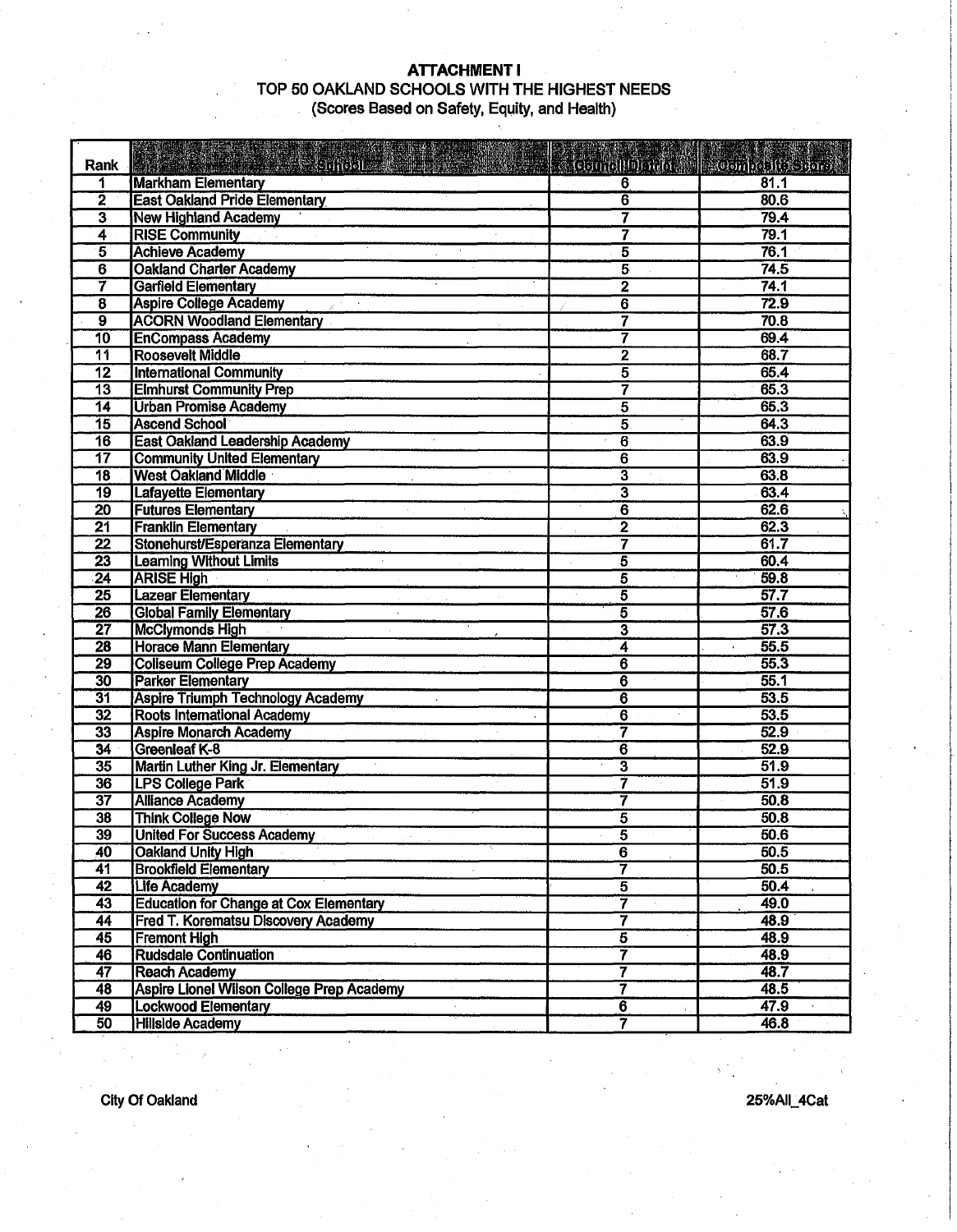|                        | <b>FILED:</b><br><b>OFFICE OF THE OITY OLERN</b>                    |       |                             |
|------------------------|---------------------------------------------------------------------|-------|-----------------------------|
| <b>CITY OF OAKLAND</b> | 2017 JUN - I PM 3:57                                                |       | <b>AGENDA REPORT</b>        |
| TO:                    | Sabrina B. Landreth<br><b>City Administrator</b>                    | FROM: | Ryan Russo<br>Director, DOT |
| <b>SUBJECT:</b>        | Safe Routes to School Grant<br>Projects-History and Future Strategy | DATE: | May 1, 2017                 |
|                        | <b>City Administrator Approval</b>                                  | Date: |                             |
| <b>RECOMMENDATION</b>  |                                                                     |       |                             |

### **RECOMMENDATION**

**Staff Recommends That the City Council Receive This Informational Report on the History and the Future Strategy for the Former "Safe Routes to School" Grant and the Present "Active Transportation Program" Grant.**

## **EXECUTIVE SUMMARY**

This informational report is prepared in response to a request from the Public Works Committee. The report provides information on the background of the Safe Routes to School grants and on the projects for which the City has been awarded by these grants. The report also identifies the City's strategy for upcoming applications.

### **BACKGROUND / LEGISLATIVE HISTORY**

To understand the history of the Safe Routes to School program, it is necessary to understand the three different grant programs that have provided the funds.

### *State-legislated Safe Routes to School (SR2S) Program*

California was the first state in the country to legislate a Safe Routes to School program with the enactment of Assembly Bill 14751 in 1999. Section 2333.5 of the Streets and Highways Code calls for the Department of Transportation, in consultation with the California Highway Patrol (CHP), to make grants available to local governmental agencies under the program based upon the results of a statewide competition. In June of 2012, the Cycle 10 Approved Project List was announced, marking the end of SR2S after a 13-year, 10-cycle run.

 $^{\prime}$  This bill, passed in 1999, required the Department of Transportation to establish and administer a "Safe Routes to School" construction program pursuant to authority granted under specified federal law and to use federal transportation funds for construction of bicycle and pedestrian safety and traffic calming projects.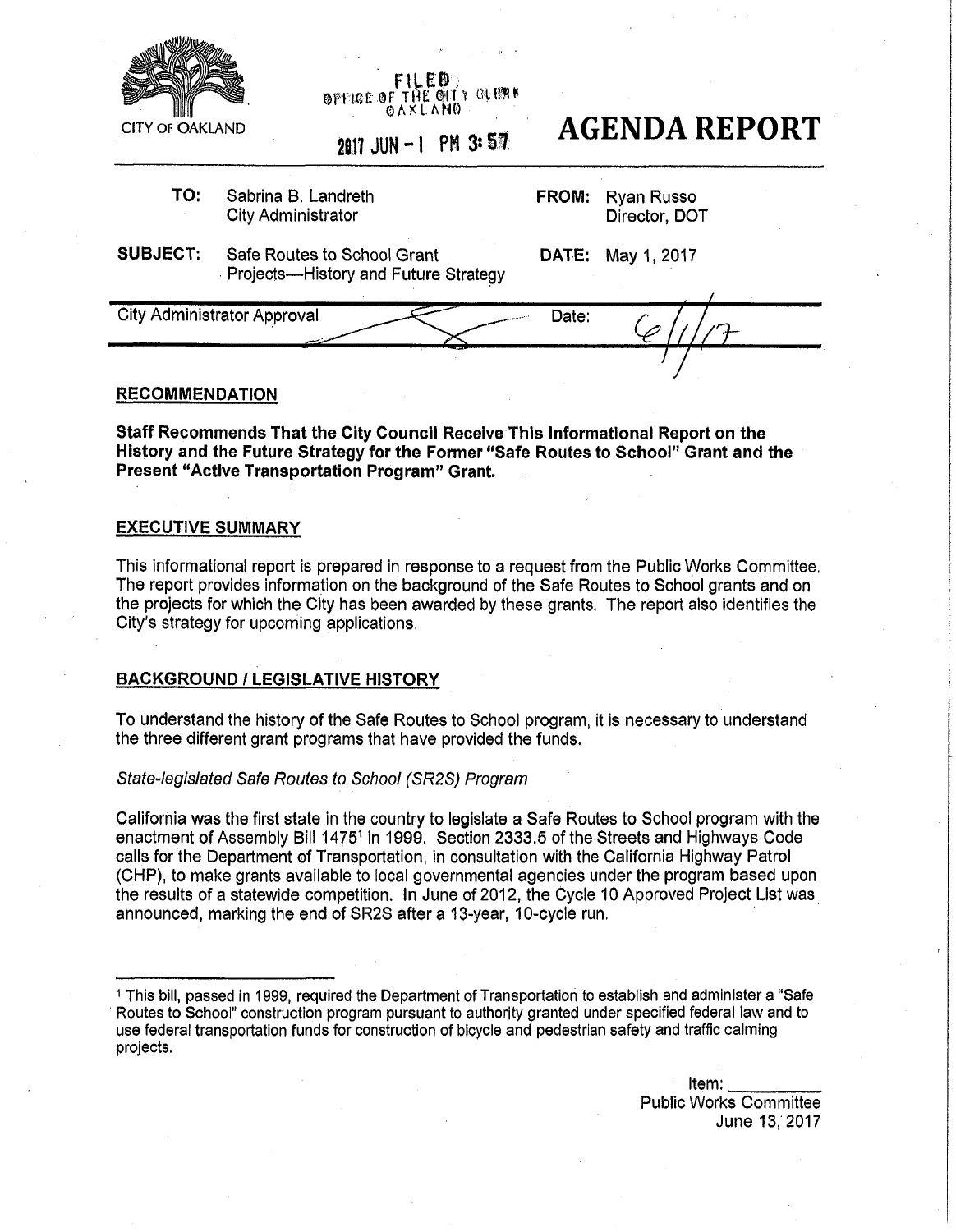# *Federal Safe Routes to School (SRTS) Program*

Authorized by Section 1404 of SAFETEA-LU (the Safe, Accountable, Flexible, Efficient Transportation Equity Act: A Legacy for Users), the SRTS Program came into effect in August of 2005. This Federal funded program emphasizes community collaboration in the development of projects and projects that incorporate elements of the 5 E's—education, encouragement, engineering, enforcement, and evaluation—for a holistic approach to enhancing travel safety to and from schools.

In October of 2011, the Cycle 3 Final Project List was announced, marking the end of SRTS after a 6-year, 3-cycle run.

### *Active Transportation Program (ATP)*

In September of 2013, Governor Brown signed legislation creating the Active Transportation Program (ATP) in the Department of Transportation (Senate Bill 99, Chapter 359 and Assembly Bill 101, Chapter 354), The ATP consolidated existing Federal and State transportation programs, including the Transportation Alternatives Program (TAP), Bicycle Transportation Account (BTA), and State Safe Routes to School (SR2S), into a single program with a focus to make California a national leader in active transportation. The ATP program funds safe routes to school- type projects but has no specific set aside for them, so they compete for funding with all types of pedestrian and bicycle-related projects.

To date, there have been 3 application cycles for the ATP.

## **ANALYSIS AND POLICY ALTERNATIVES**

**Attachment** "A" details the safe routes to school projects and the approximate costs that the City has been awarded by each cycle of SR2S, SRTS, and ATP. To date, the City has received awards for 9 out of the 16 rounds of applications we submitted. The total amount that has been awarded to the City is approximately \$5.61 million. The grants typically require a minimum 10% local match and fund primarily capital improvements allowing for only incidental program costs such as outreach and education.

#### *School Selection and Project Development Process*—*Past and Present*

For the state-funded SR2S program, the first two applications for which the City received an award—cycles <sup>1</sup> and 2 in 2000-02—focused on installing pedestrian "count-down" signals for traffic signals that existed along school routes. This device was fairly new at the time and was a simple, cost-effective, and quick improvement to pedestrian crossing safety. For the next two awards—cycles 4 and 6 in 2003-06—selected schools and projects were based on the thennewly released Pedestrian Master Plan which identified the top ten schools with the most number of pedestrian (under age 18) collisions within a quarter-mile of campus.

The schools and projects in subsequent awarded applications—SR2S cycles 7 and 10, SRTS . cycles <sup>1</sup> and 2, and ATP Cycle 1—were selected and developed in partnership, first with TransForm, and now with the Alameda County Transportation Commission (ACTC) through its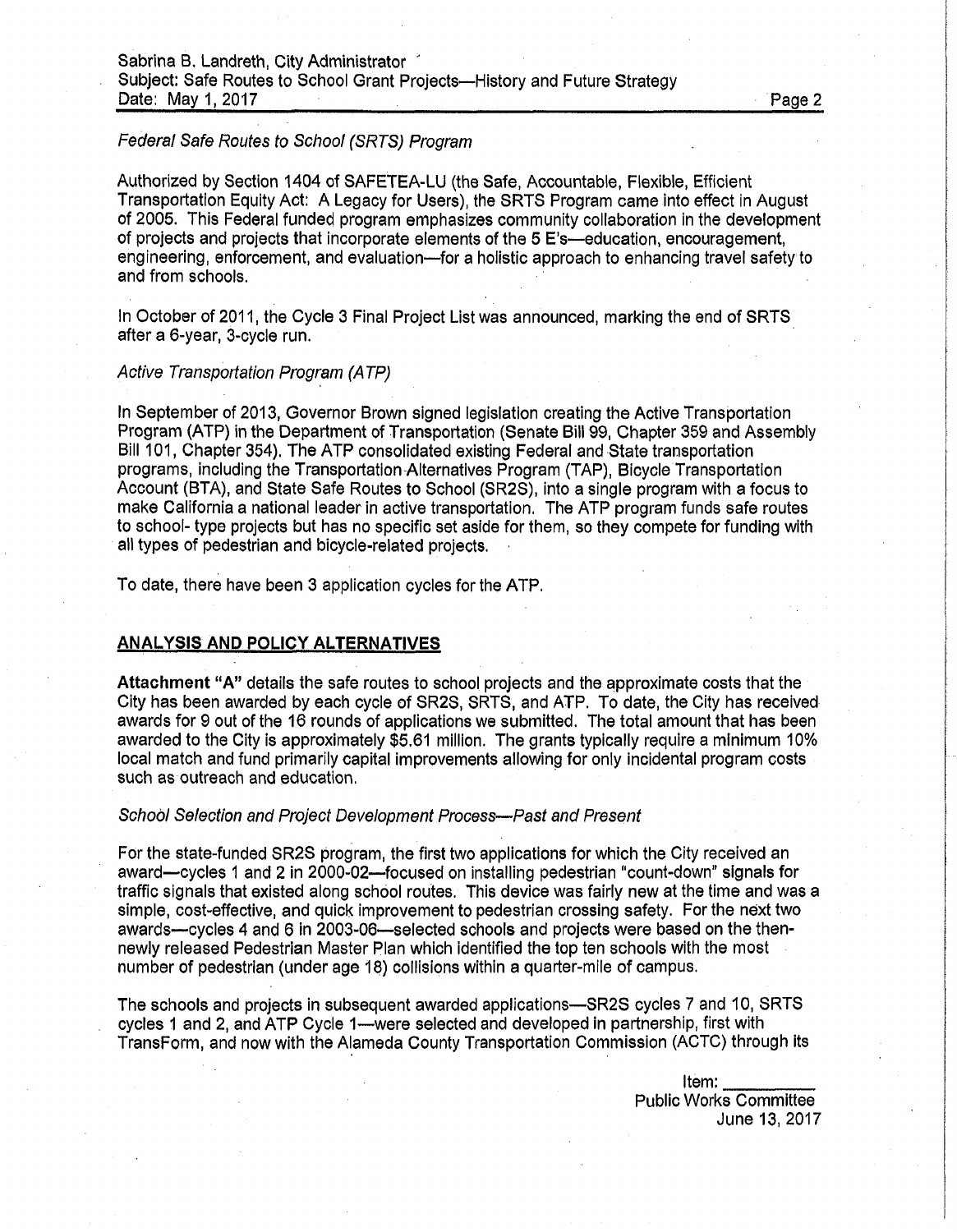site assessment program. The site assessments, typically conducted as a "walk audit" for a school or a cluster of schools during student arrival times in the morning, are attended by the City's engineering staff and police department, school staff, parents, students, transportation consultants, and elected officials. Safety improvements recommended by the site assessment team are vetted for applicability and cost effectiveness and become the core projects in the grant applications. Currently, 41 schools in Oakland participate in the site assessment program.

In the proposed FY 2017-19 capital budget, \$2 million in Infrastructure Bond (Measure KK) funds have been proposed to fund safe routes to school-type improvements at schools that have received the aforementioned site assessments.

### *Future Application Strategy*

Staff will continue to participate in the site assessments to be informed about safety needs and receive improvement ideas. Staff will develop preliminary plans for each school site assessment and will seek future granting opportunities for capital funding, including through future ATP cycles and other grant sources.

In addition, the recently completed Pedestrian Master Plan (PMP) recommends specific pedestrian hazard countermeasures for specific locations, several of which within school zones, based on a review of auto-pedestrian collision history, roadway features, walking environment, and socio-economic factors. A follow up action to the PMP Update is to link its recommended countermeasures and locations to the schools to which they provide access,

## **FISCAL** / **POLICY ALIGNMENT**

There are no direct fiscal impact or policy alignment issues from this informational report.

## **PUBLIC OUTREACH / INTEREST**

There was no public outreach in the making of this informational report.

### **COORDINATION**

This informational report was prepared by the Department of Transportation.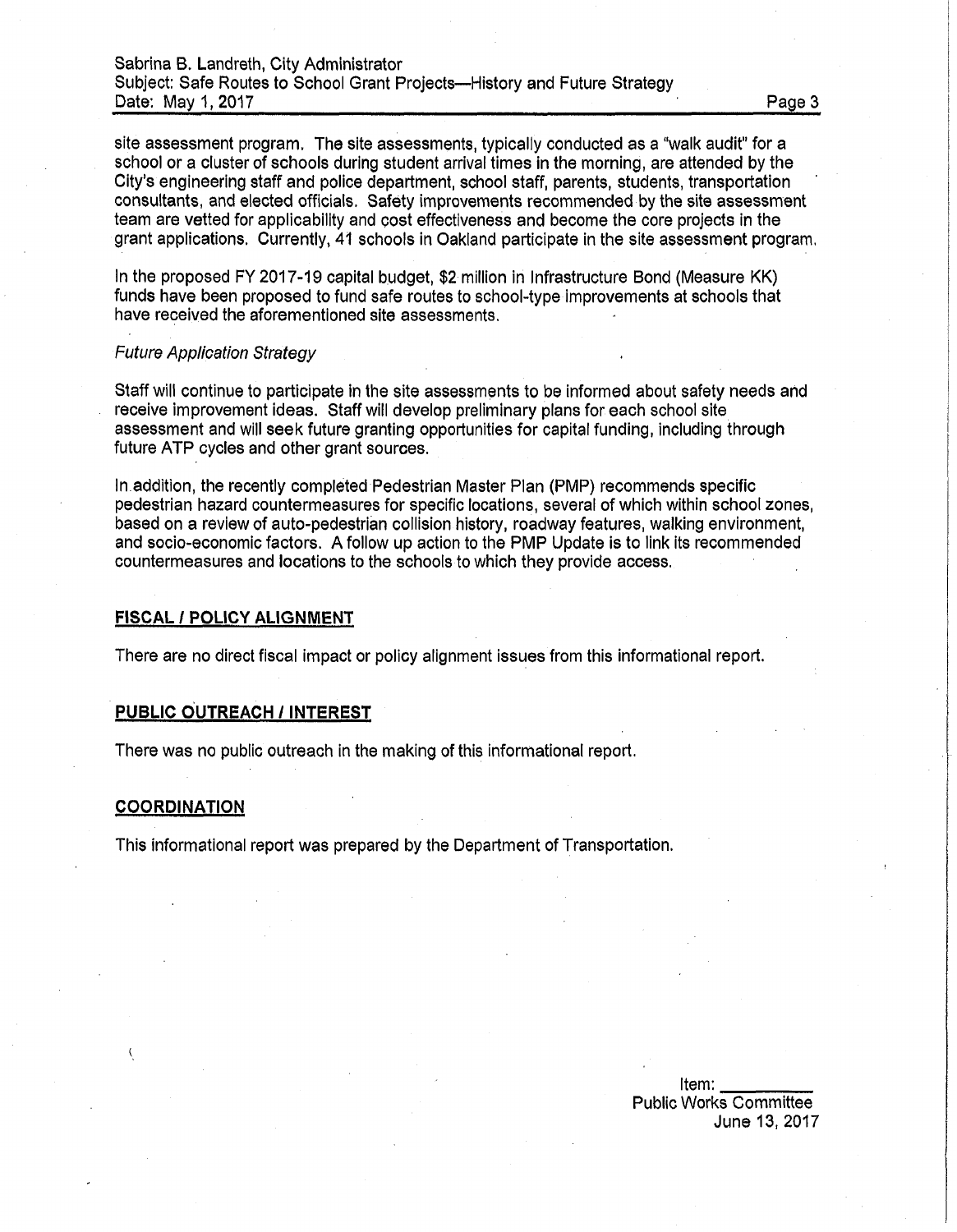## **SUSTAINABLE OPPORTUNITIES**

*Economic*: There are no economic opportunities associated with this report.

*Environmental:* There are no environmental opportunities associated with this report.

*Social Equity:* There are no social equity opportunities associated with this report.

## **CEQA**

This information report is exempt from the environmental analysis requirements of the California Environmental Quality Act (CEQA) under CEQA Guidelines Section 15061(b)(3) because it has no potential for causing a significant effect on the environment.

## **ACTION REQUESTED OF THE CITY COUNCIL**

Receive this informational report on the history and the future strategy for the former "Safe Routes to School" grant and the Present "Active Transportation Program" grant.

For questions regarding this report, please contact Joe Wang, Safe Streets Division, at (510) 238-6107.

Respectfully submitted

Rvan**@**usso, Director

Reviewed by: Wladimir Wlassowsky, P.E. Acting Assistant Director

Prepared by: Joe Wang, P.E. Supervising Transportation Engineer Safe Streets Division

Bruce Williams Senior Transportation Planner Strategic Planning and Administration Division

## *Attachments (1):*

*A: Summary of Oakland's Safe Routes to School Grant Projects*

v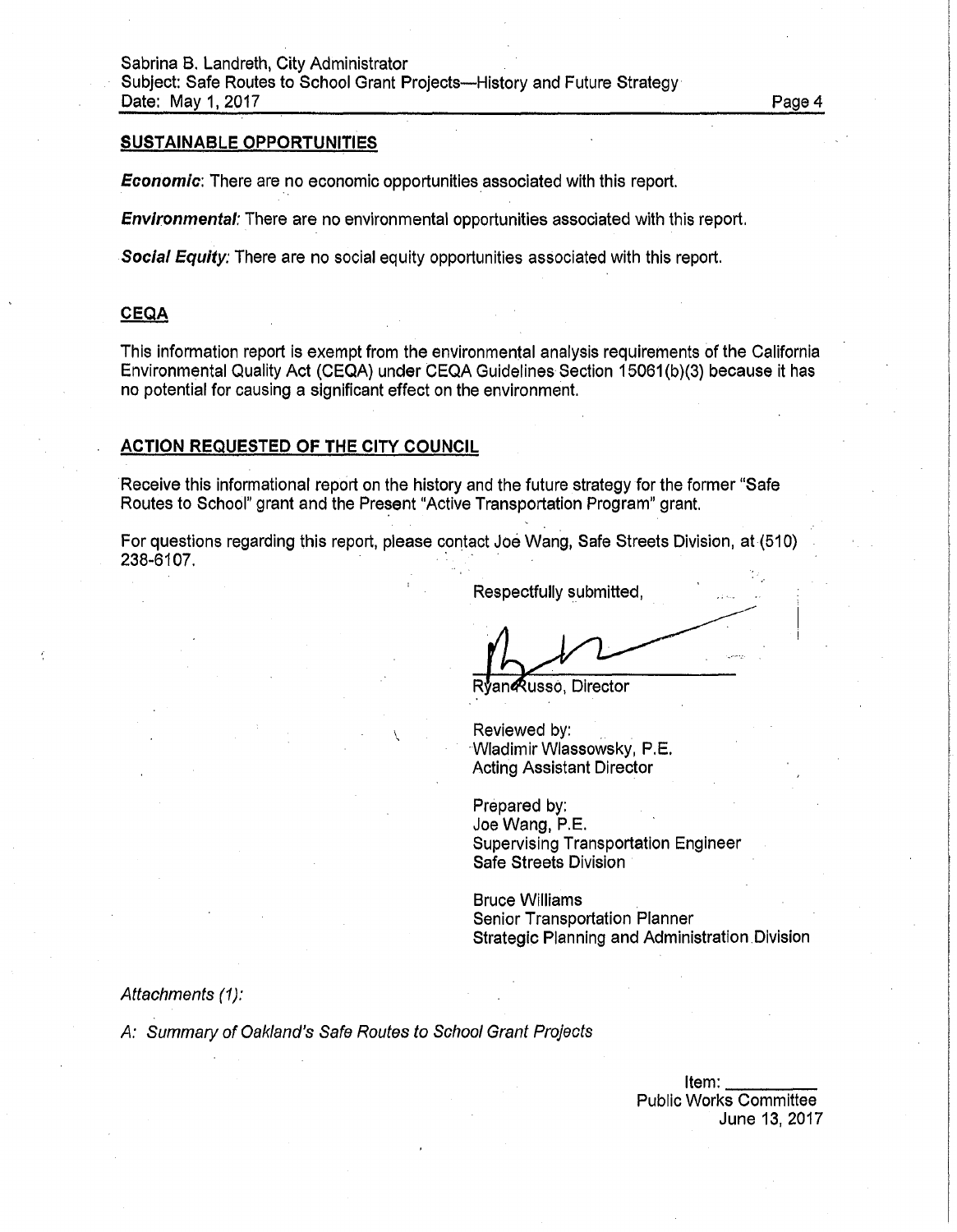| <b>SCHOOL</b>           | <b>GRADE</b>            | <b>LOCATION</b>                     | <b>IMPROVEMENT</b>                          | <b>AWARD AMOUNT</b>         |
|-------------------------|-------------------------|-------------------------------------|---------------------------------------------|-----------------------------|
| <b>SR2S CYCLE 1</b>     |                         |                                     |                                             | S<br>459,000                |
| Allendale               | E                       | 35th/Penniman                       | count down ped signal heads                 |                             |
| <b>Atherton Academy</b> | н                       | 82nd/Bancroft                       | count down ped signal heads                 |                             |
| <b>Bret Harte</b>       | $\overline{\mathsf{M}}$ | MacArthur/Coolidge                  | count down ped signal heads                 |                             |
| Carter                  | M                       | Telegraph/48th                      | count down ped signal heads                 |                             |
| Elmhurst                | M                       | 98th/Cherry                         | lin-pavement flashing lights                |                             |
| Emerson                 | E                       | Shafter/45th                        | count down ped signal heads                 |                             |
| Fremont                 | $\overline{\mathsf{H}}$ | Foothill/High                       | count down ped signal heads                 |                             |
| Fruitvale               | Ē                       | School/Coolidge                     | count down ped signal heads                 |                             |
| <b>Hawthorne</b>        | Ε                       | Foothill/33rd & E 18th              | bulb outs, traffic signal                   |                             |
| <b>Mann</b>             | Е                       | Foothill/Fairfax                    | count down ped signal heads                 |                             |
| Manzanita               | E                       | 23rd/ E 27th                        | count down ped signal heads                 |                             |
| <b>McClymonds</b>       | H                       | Market/27th                         | count down ped signal heads                 |                             |
| Oakland                 | Ħ                       | MacArthur/Park                      | count down ped signal heads                 |                             |
| Oakland Tech            | Ĥ                       | Broadway/45th                       | lcount down ped signal heads                |                             |
| <b>Simmons</b>          | м                       | Foothill/35th & Coolidge & Galindo  | count down heads, bulb outs, traffic signal |                             |
| St Anthony              | <b>E/M</b>              | Foothill/16th                       | count down ped signal heads                 |                             |
| St Jarlath              | E                       | Fruitvale/Harold                    | count down ped signal heads                 |                             |
| St Leo's                | Ē                       | Howe/Ridgeway                       | count down ped signal heads                 | $\mathcal{L}_{\mathcal{A}}$ |
| <b>Washington</b>       | E                       | Shattuck/61st                       | in-pavement flashing lights                 |                             |
| Whittier                | Ē                       | Seminary/ E 17th                    | count down ped signal heads                 |                             |
| <b>SR2S CYCLE 2</b>     |                         |                                     |                                             | 449.623<br>\$               |
| <b>Brewer</b>           | M                       | Excelsior/Beaumont                  | count down ped signal heads                 |                             |
| <b>Brookfield</b>       | Ε                       | Edes/Elmhurst                       | count down ped signal heads                 |                             |
| <b>Burbank</b>          | E                       | MacArthur/64th                      | count down ped signal heads                 |                             |
| Hawthorne               | Ε                       | Foothill/28th, Fruitvale/int & 16th | count down ped signal heads, bulb outs      |                             |
| La Escuelita            | E                       | 5th Ave/10th St                     | count down ped signal heads                 |                             |
| Longfellow              | E                       | Market/W. MacArthur                 | count down ped signal heads                 |                             |
| <b>Markham</b>          | E                       | Bancroft/77th                       | traffic signal                              |                             |
| Parker                  | E                       | MacArthur/Ritchle                   | count down ped signal heads                 |                             |
| Prescott                | E                       | Peralta/7th & 12th                  | count down ped signal heads                 |                             |
| Sobrante                | Ε                       | Edes/105th                          | count down ped signal heads                 |                             |
| Washington<br>Westlake  | Ė                       | Shattuck/Alcatraz                   | count down ped signal heads                 |                             |
|                         | М                       | 27th/Harrison                       | count down ped signal heads                 |                             |
| <b>SR2S CYCLE 4</b>     |                         |                                     |                                             | \$<br>441,000               |
| Ascend                  | E                       | E 12/37th                           | bulb outs                                   |                             |
| Franklin                | E                       | Foothill/9th & 10th                 | bulb outs                                   |                             |
| Fremont                 | ਸ                       | <b>High/Courtland</b>               | bulb outs                                   |                             |
| Hoover                  | E                       | Market/33rd & Brockhurst            | bulb outs                                   |                             |
| Jefferson               | E                       | Foothill/40th                       | traffic signal                              |                             |
| <b>SR2S CYCLE 6</b>     |                         |                                     |                                             | s<br>386,200                |

#### ATTACHMENT A Summary of Oakland's Safe Routes to School Grant Projects

**\**

<sup>1</sup> of **2**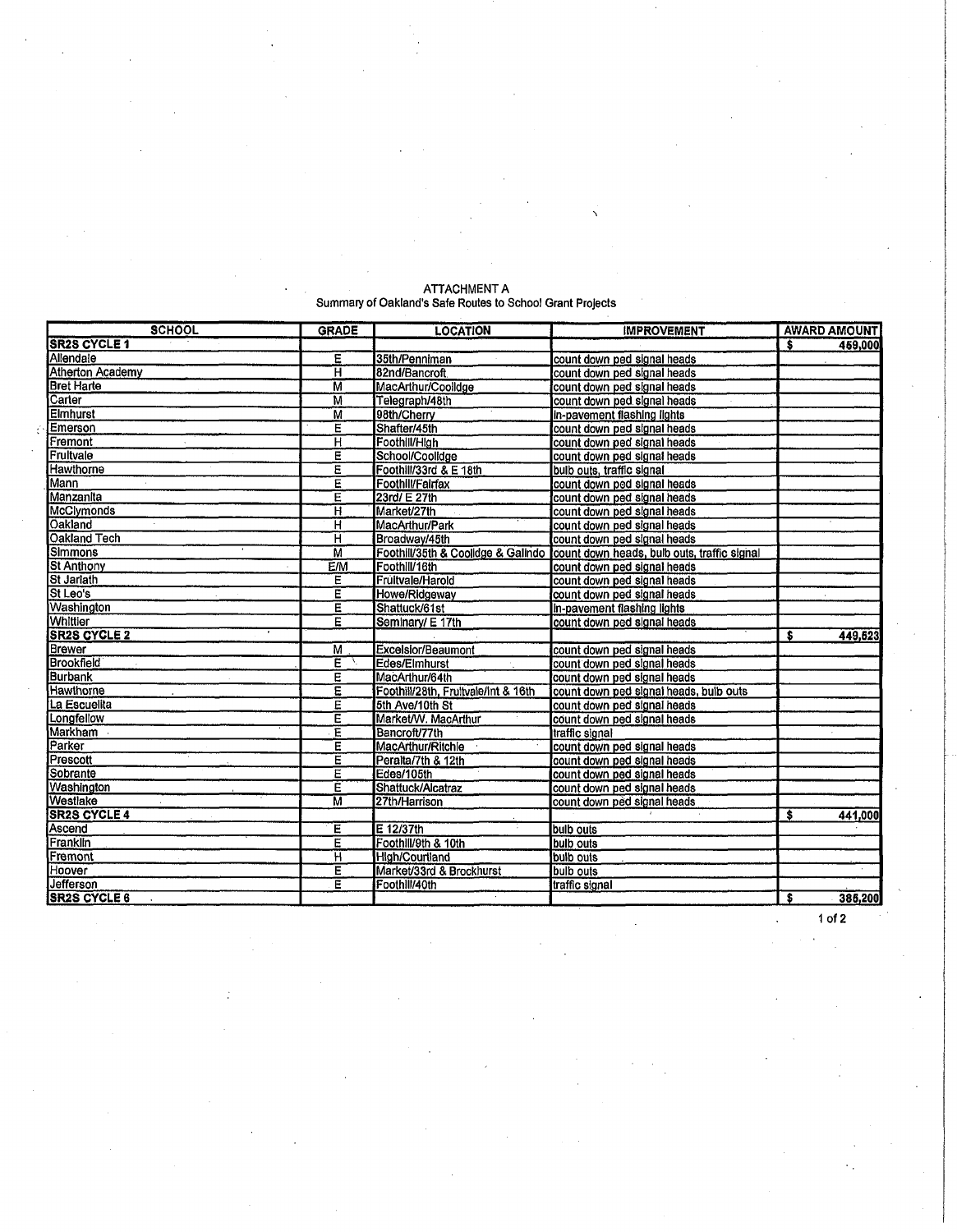| <b>SCHOOL</b>                                    | <b>GRADE</b>            | <b>LOCATION</b>                  | <b>IMPROVEMENT</b>                           |                         | <b>AWARD AMOUNT</b> |
|--------------------------------------------------|-------------------------|----------------------------------|----------------------------------------------|-------------------------|---------------------|
| Garfield                                         | Е                       | FoothIII/22nd                    | bulb outs                                    |                         |                     |
| La Escuelita                                     | Ē                       | $E$ 12th/4th                     | bulb outs                                    |                         |                     |
| Lincoln                                          | E                       | Alice/10th \$ 11th               | bulb outs                                    |                         |                     |
| <b>Markham</b>                                   | Ē                       | 73rd/Krause                      | bulb outs                                    |                         |                     |
| <b>SR2S CYCLE 7</b>                              |                         |                                  |                                              | \$                      | 803,700             |
| Castlemont Business & Information Technology     | н                       | MacArthur/88th, mid block (2)    | median refuge islands, bulb outs             |                         |                     |
| Castlemont School of the Arts                    | H                       | MacArthur/88th, mid block (2)    | median refuge islands, bulb outs             |                         |                     |
| <b>EC Reems Academy of Technology &amp; Arts</b> | Ē                       | MacArthur/88th, mid block (2)    | median refuge island, bulb outs              |                         |                     |
| <b>Oakland Tech</b>                              | н                       | Broadway/40th                    | traffic signal upgrade, bulb outs            |                         |                     |
| Youth Uprising                                   | Ē                       | MacArthur/88th, mid block (2)    | median refuge island, bulb outs              |                         |                     |
| <b>SR2S10</b>                                    |                         |                                  |                                              | s                       | 216,000             |
| <b>Achieve Academy</b>                           | Ë                       | Fruitvale/E 16th                 | rectangular rapid flashing beacon, bulb outs |                         |                     |
| Alliance Academy                                 | $\overline{\mathsf{M}}$ | 98th/Cherry                      | rectangular rapid flashing beacon.           |                         |                     |
| <b>Elmhurst Community Prep</b>                   | M                       | 98th/Cherry                      | rectangular rapid flashing beacon            |                         |                     |
| Parker                                           | E                       | Nev/Richle                       | corner sidewalk expansion                    |                         |                     |
| Urban Promise Academy                            | M                       | Fruitvale/E 16th                 | rectangular rapid flashing beacon, bulb outs |                         |                     |
| <b>World Academy</b>                             | E                       | Fruitvale/E-16th                 | rectangular rapid flashing beacon, bulb outs |                         |                     |
| <b>SRTS CYCLE 1</b>                              |                         |                                  |                                              | $\overline{\mathbf{s}}$ | 700,425             |
| Franklin                                         | Е                       | $E = 15th/9th$                   | bulb outs                                    |                         |                     |
| <b>Frick</b>                                     | $\overline{\mathsf{M}}$ | FoothIII/62nd & 63rd             | bulb outs                                    |                         |                     |
| Hoover                                           | E                       | San Pablo/ Brockhurst            | bulb outs                                    |                         |                     |
| Lafayette                                        | E                       | Market/18th                      | bulb outs                                    |                         |                     |
| Lakeview                                         | E                       | Grand/MacArthur                  | bulb outs                                    |                         |                     |
| Peralta                                          | E                       | Telegraph/63rd                   | bulb outs                                    |                         |                     |
| <b>SRTS CYCLE 2</b>                              |                         |                                  |                                              | \$                      | 920,300             |
| <b>Bret Harte</b>                                | M                       | MacArthur/Coolidge               | ped signal heads, sidewalk widening          |                         |                     |
| <b>Manzanita</b>                                 | Ē                       | E 27th/25th                      | sidewalk widening                            |                         |                     |
| Peralta                                          | Ē                       | Alcatraz/Dana & Colby            | bulb outs                                    |                         |                     |
| <b>ATP1 SR2S</b>                                 |                         |                                  |                                              | s                       | 1,236,000           |
| <b>ACORN Woodland</b>                            | E                       | 81st/Rudsdale                    | speed feedback signs                         |                         |                     |
| <b>Encompass Academy</b>                         | Ē                       | 81st/Rudsdale                    | speed feedback signs                         |                         |                     |
| Esperanza                                        | E                       | 105th/E                          | traffic signal                               |                         |                     |
| Frultvale                                        | E                       | Boston, Coolidge, Harold, School | bulb outs                                    |                         |                     |
| Global Family                                    | Ē                       | 38th/Mera                        | median refuge islands, bulb outs             |                         |                     |
| Korematsu Discovery Academy                      | E                       | 105th/E                          | traffic signal                               |                         |                     |
| Laurel                                           | Ε                       | 35th/Wisconsin                   | ped hybrid beacon, median refuge islands     |                         |                     |
| <b>Markhan</b>                                   | Ē                       | 73rd/Krause                      | ped hybrid beacon                            |                         |                     |
|                                                  |                         |                                  |                                              | s                       | 5,611,148           |

### ATTACHMENTA Summary of Oakland's Safe Routes to School Grant Projects

**2** of **2**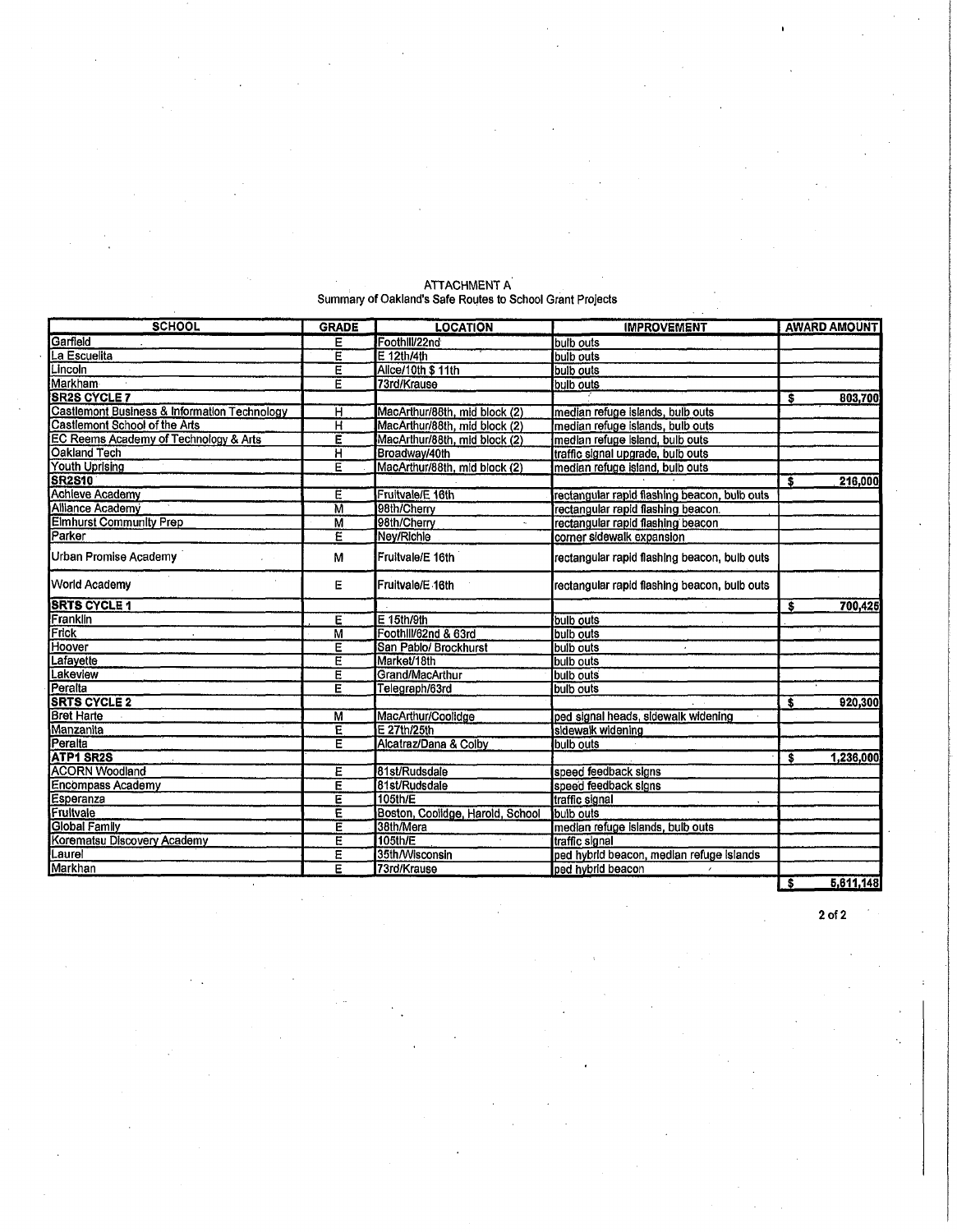| <b>CITY OF OAKLAND</b> | FILED<br><b>DE THE GIT L CLERK</b><br>OAKLAND<br>2017 NOV -2 PM 12:36 |              | <b>AGENDA REPORT</b>           |
|------------------------|-----------------------------------------------------------------------|--------------|--------------------------------|
| TO:                    | Sabrina B. Landreth<br><b>City Administrator</b>                      | FROM:        | Ryan Russo<br>Director, OakDOT |
| <b>SUBJECT:</b>        | <b>School Pedestrian Safety</b><br>Programs and Strategies            | <b>DATE:</b> | October 9, 2017                |
|                        | <b>City Administrator Approval</b>                                    | Date:        |                                |
|                        |                                                                       |              |                                |

## **RECOMMENDATION**

**Staff Recommends That The City Council Receive A Supplemental Informational Report On City Efforts To Improve Pedestrian Safety Around Schools.**

#### **REASON FOR SUPPLEMENTAL**

This supplemental informational report is prepared in response to a request made by the Public Works Committee at the June 13, 2017 committee meeting regarding the City's programs, strategies, resources, partnerships, and needs for improving pedestrian safety around schools.

The Committee specifically requested information about: 1) schools that have not participated in the ongoing school site assessments; 2) funding sources/opportunities for schools that have had site assessments; 3) schools that have had site assessments that have not been funded; and 4) overall funding needs for school safety improvements. In addition to providing the requested information, this report will describe the City's overall strategy for improving pedestrian safety around schools.

## **BACKGROUND / LEGISLATIVE HISTORY**

The informational report presented to the Public Works Committee on June 13, 2017 focused on the award history and the future application strategies for the Safe Routes to School (SRTS)/Active Transportation Program (ATP) grants for capital improvements. The report noted that an important part of the SRTS/ATP application process is the school site assessment. A school site assessment is a "walk audit" for a school or a cluster of schools that occurs during student arrival times in the morning. The assessment notes the conditions of the sidewalks, roadways, drop off zones, signs, crosswalks, driving behavior, and other elements that combine to help make school areas safer for pedestrians. The assessments are funded and managed by the Alameda County Transportation Commission (ACTC) and attended by the Department of Transportation (OakDOT), parents and students, advocacy organizations, the Police Department (OPD), the Oakland Unified School District (OUSD), and elected officials. The assessments are most effective when joint solutions are developed in partnership with members of these groups. Safety improvements recommended by the site assessment team are further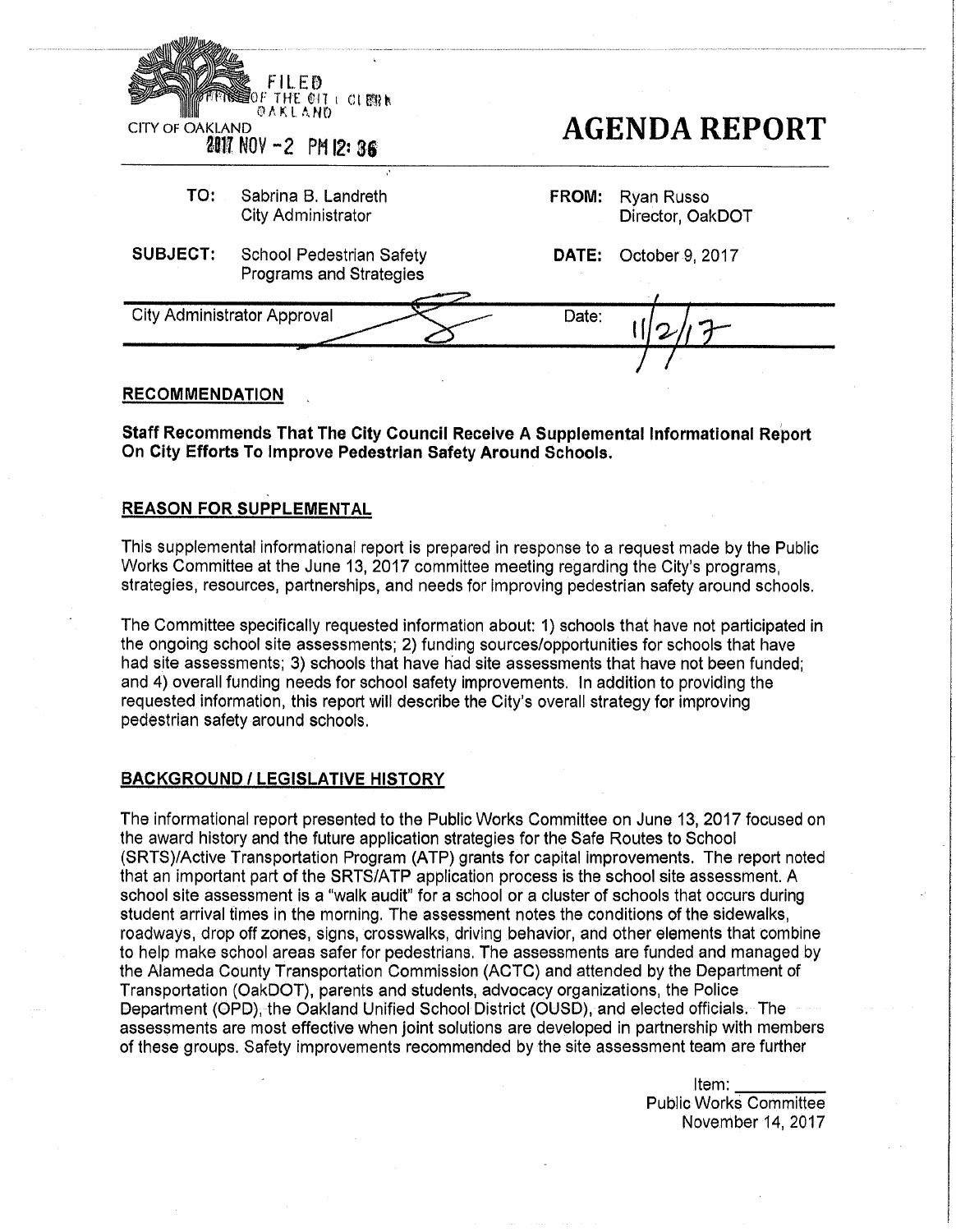Sabrina B. Landreth, City Administrator Subject: School Pedestrian Safety Programs and Strategies Date: October 9, 2017 Page 2

evaluated by City engineers and planners for specific applicability to the site and for cost effectiveness. These recommendations are then considered for competitive grant applications and inclusion in the City's Capital Improvement Program (CIP) budget.

From 2008 to 2017, 37 Oakland schools have been assessed out of a total of 123 public schools. Of the 37 schools assessed, 18 have received grant funding for the construction of improvements, eight have received Measure KK allocation, seven are pending final recommendations of improvements, and four did not require additional funding for improvements.

## **ANALYSIS AND POLICY ALTERNATIVES**

#### *The Current School Safety Program*

The City's ongoing work to improve pedestrian safety around schools consists of two core components: 1) coordinating with County-led site assessments and 2) responding to individual school requests for improvements.

1) OakDOT participates in a countywide program by attending site assessments led by the ACTC, These site assessments engage interested and concerned parties to provide input on solutions. OakDOT builds from this input to plan, design and construct physical improvements. To date, site assessments have been conducted for 37 Oakland schools as a part of ACTC's Safe Routes to Schools Program. The program is open to any school in Alameda County that can identify a Safe Routes to School Champion (a parent or staff volunteer to lead encouragement events and coordinate with countywide efforts) and completes the registration form, available at alamedacountysr2s.org. To date, 40 Oakland schools are enrolled in the program and 29 have had site assessments to identify preliminary improvements (an additional eight schools that are not enrolled in the program have received site assessments). Until now, ACTC selects schools for the site assessments and OakDOT participates in identifying solutions and takes over the design and the construction of the improvements. Going forward, ACTC plans to engage OakDOT more actively in the selection of schools for the site assessments.

The 40 Oakland schools below are enrolled in ACTC's SRTS's Program. Site assessments have been conducted for 29 of these schools; the 11 that have not are highlighted in bold.

- 1. Achieve Academy
- **2. Alliance Academy (scheduled for the 2017-18 school year)**
- 3. ASCEND
- 4. Bella Vista Elementary
- 5. Bret Harte Middle
- 6. Bridges Academy
- **7. Castlemont High School**
- **8. Community United Elementary**
- 9. East Oakland PRIDE Elementary
- 10. Edna Brewer Middle School
- 11. Emerson Elementary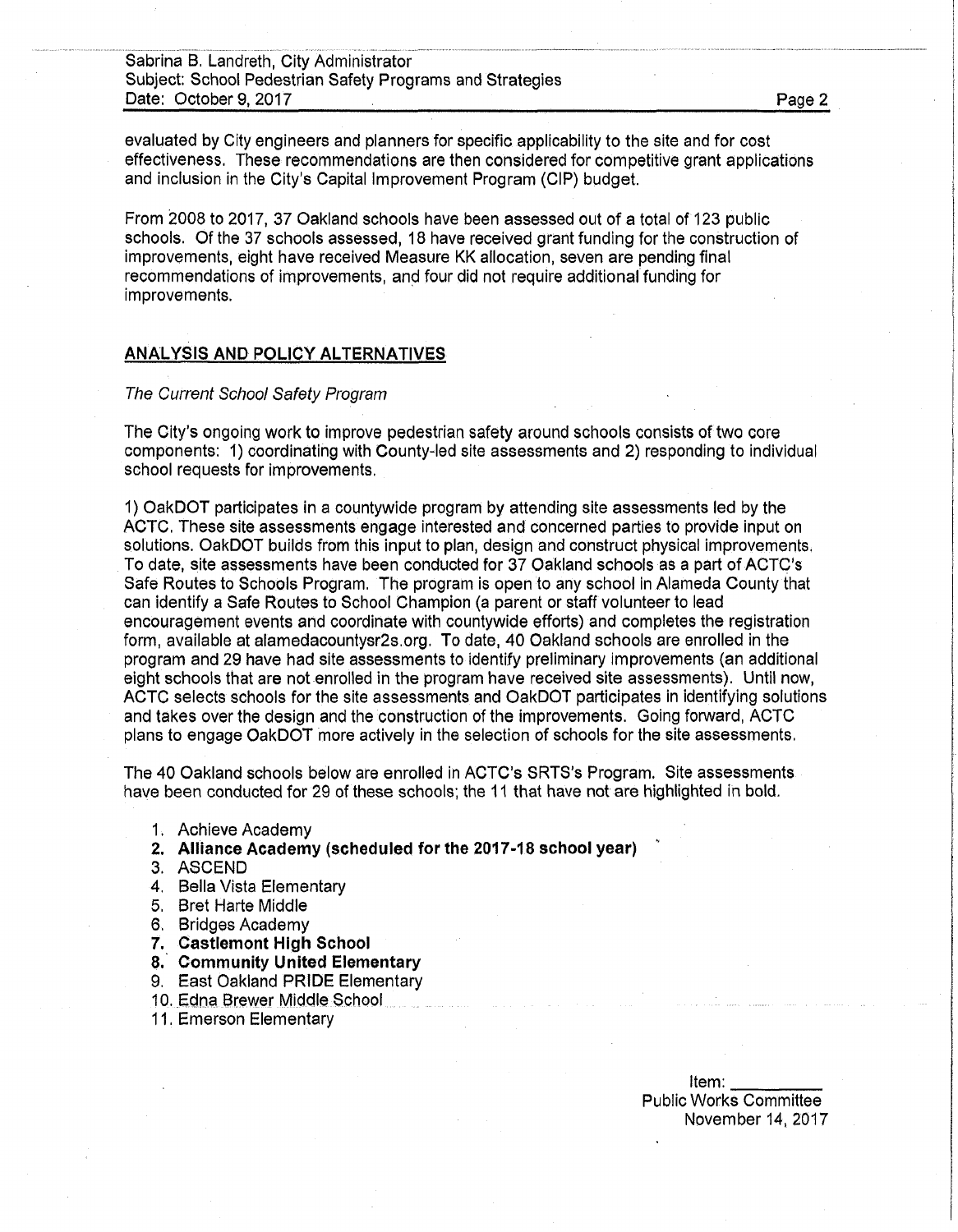12. EnCompass Academy

- 13. Esperanza Elementary
- 14. Garfield Elementary
- 15. Glenview Elementary
- 16. Global Family Elementary School
- 17. International Community Elementary
- 18. Fred Korematsu Discovery Academy
- 19. Learning Without Limits/Jefferson Elementary
- 20. Lincoln Elementary School
- 21. Manzanita Community School
- 22. Manzanita Seed Elementary
- 23. Markham Elementary
- 24. Martin Luther King Jr., Elementary
- **25. McClymonds High**
- 26. Montclair Elementary
- 27. New Highland Academy
- 28. Oakland International High School
- **29. Oakland School for the Arts (scheduled for the 2017-18 school year)**
- 30. Oakland Technical High
- **31. Peralta Elementary**
- **32. Place@Prescott Elementary**
- 33. Reach Academy
- **34. Redwood Heights Elementary**
- 35. RISE Community School
- **36. Sankofa Academy**
- 37. Think College Now
- 38. United For Success Academy
- **39. Westlake Middle**
- **40. Yu Ming Charter School**

In addition, site assessments were conducted for the eight schools listed below which are not enrolled in the ACTC SRTS program. The total number of Oakland schools that have received a site assessment is 37.

- 1. Chabot Elementary
- 2. Fruitvale Elementary
- 3. Futures at Lockwood Elementary/Roots International Academy
- 4. Hillcrest Elementary
- 5. Laurel Elementary
- 6. Parker Elementary
- 7. Piedmont Elementary
- 8. Sobrante Park/Madison Park Academy

All 37 schools that have been site assessed have received safety recommendations. Low-cost improvements such as signing/striping or loading zone upgrades have been implemented by OakDOT staff; higher-cost improvements such as sidewalk extensions, traffic circles, raised median islands, and pedestrian crossing lights require grant or CIP funding. With the passage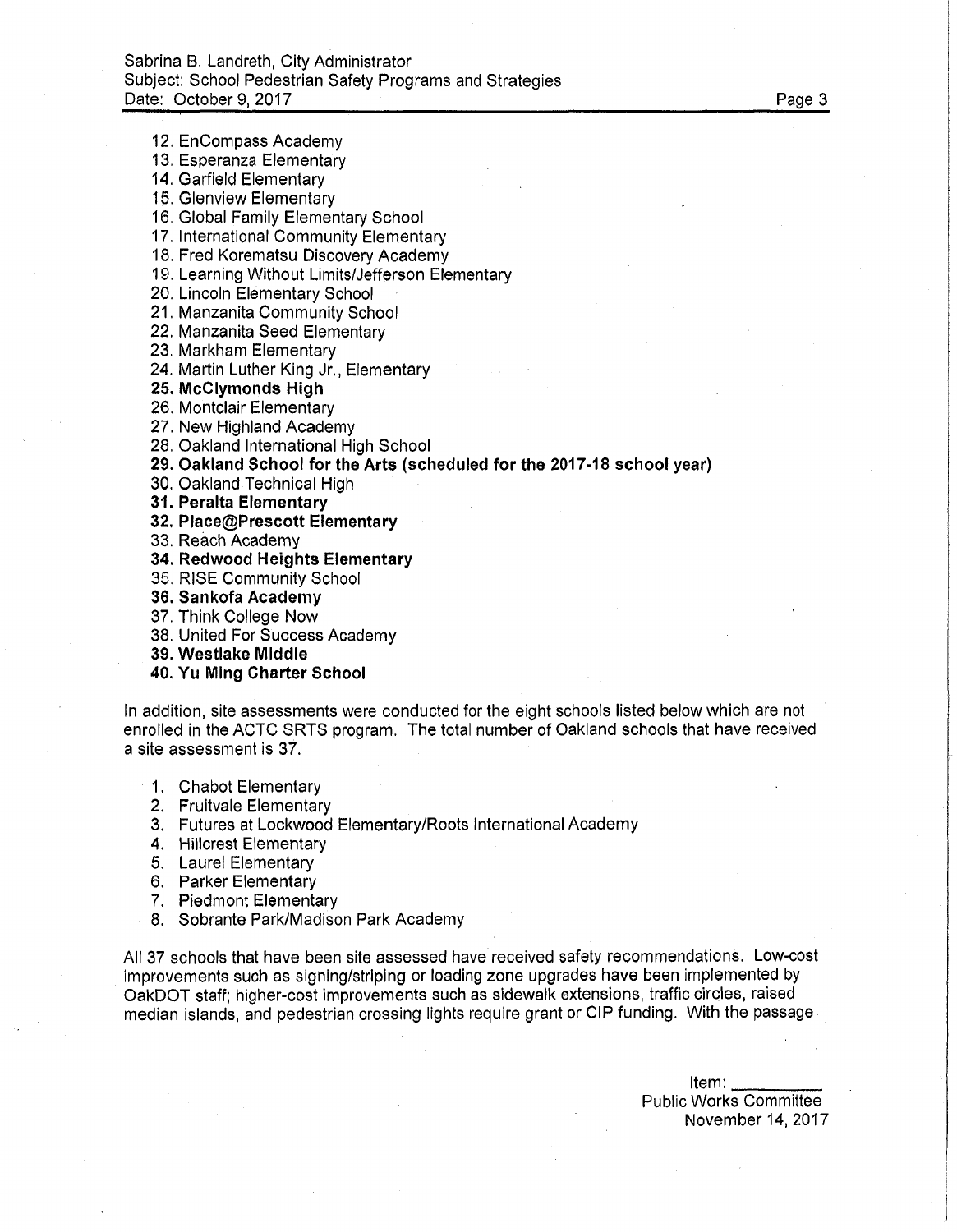of last November's Infrastructure Bond (Measure KK), \$2M has been allocated in FY 2017-19 to fund the higher-costs improvements. Combined with the recent SRTS/ATP award for Edna Brewer Middle School, all the recommended improvements from the 37 site assessments have been constructed or funded for construction.

The 11 schools that are enrolled in ACTC's SRTS program but have not received a site assessment are eligible for future assessments. Two from that list—Alliance Academy and Oakland School for the Arts—-have been scheduled for the current school year. In the broader perspective, out of the 123 schools in Oakland (public and approved charter), 37 have received site assessments and 86 have not.

2) OakDOT responds to school needs. When a school representative, a parent, or an area resident makes a request to OakDOT for a safety investigation or improvement, the request is added to a list of previous requests. On average, a staff of one-half engineering full-time employee (FTE) works with 15 to 20 schools at a time, which results in a response time of several months. If the results of the investigation call for low-cost solutions such as crosswalks, traffic signs, loading zones, etc., they can be,designed by the one-half engineering FTE and installed by in-house OakDOT crews. If the solution reaches a scope that requires further design and additional budget, it is set aside for upcoming funding opportunities such as grants or the CIP.

As part of this service, OakDOT also meets with OUSD's transportation coordinator and OPD's traffic division to coordinate on requests from schools. OUSD's role is primarily to assist OakDOT with communication and prioritization, OPD's role is primarily to provide enforcement and crossing guards.

## *The Future School Safety Program*

OakDOT will continue to respond to individual requests from schools, parents, and residents to improve school pedestrian safety by coordinating with OPD and OUSD. As OakDOT builds its staff capacity, it will give school requests priority over other traffic safety requests by assigning one full-time engineer to respond to all school requests, Low-cost improvements will be completed by in-house staff and within the operating budget, High-cost improvements will be placed on the school priority list described below.

OakDOT will continue to participate in ACTC's SRTS site assessment program. However, the program is limited in its scope and breadth and the current school selection process is limited to schools that have the resources and dedication to participate proactively. OakDOT is developing a new prioritization model that works across divisions and with community partners to develop a more strategic approach to school transportation improvements. OakDOT will take a Vision Zero approach by prioritizing schools with the highest rates of severe and fatal crashes in their vicinity and an equity and health approach by prioritizing schools with the greatest needs and poorest health outcomes.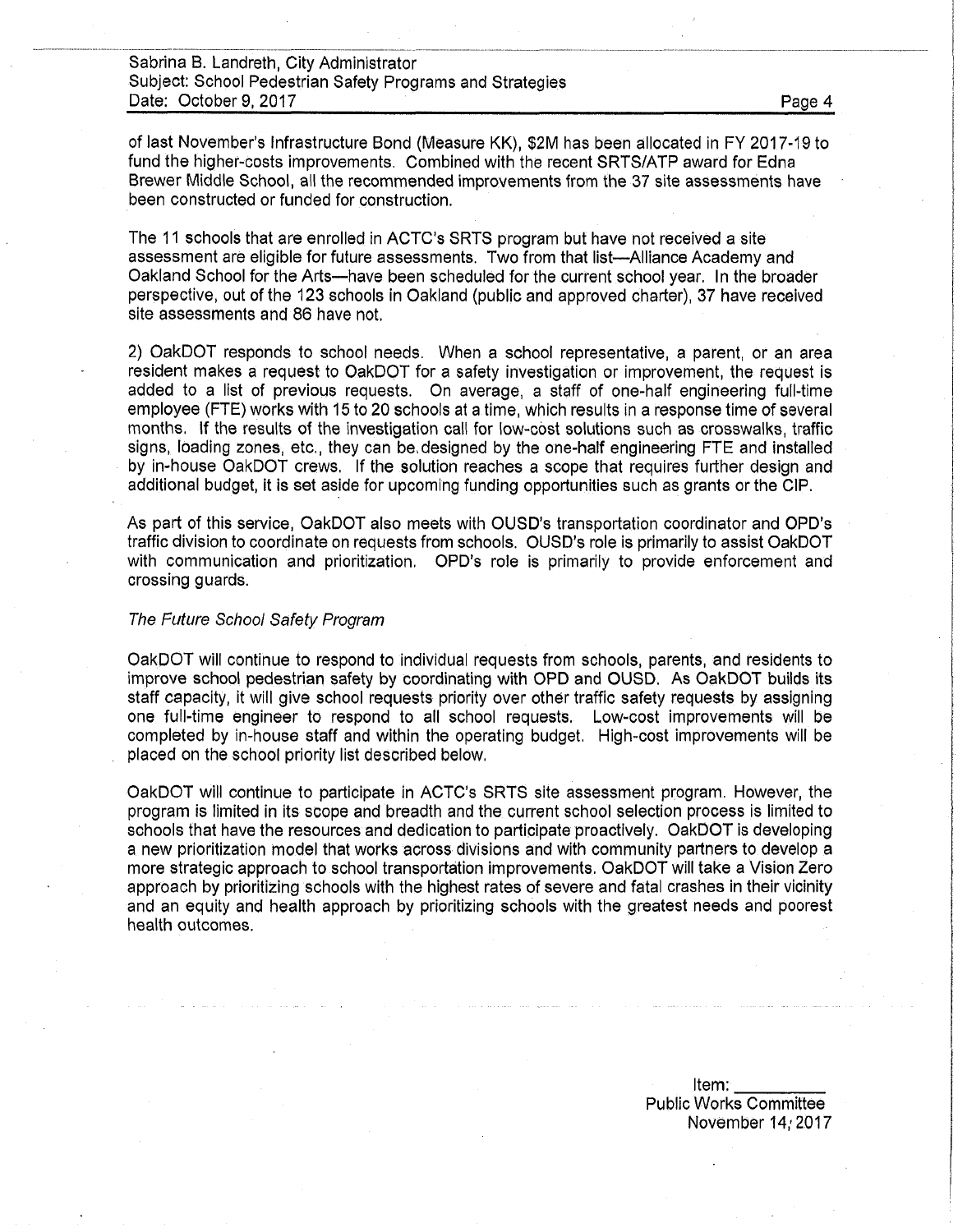The prioritization model will rank all Oakland schools based on school zone crash history, equity (locations and conditions identified in Oakland's Communities of Concern<sup>1</sup>), and student health data, These factors will be weighted based on further discussions with inter-departmental and community partners. The resulting school priority list will recommend the order in which OakDOT funds identified high-cost treatments, conducts its own site assessments, and reaches out to other partners and programs such as the violence prevention strategies around schools launched by the Mayor's Director of Public Safety and the "Paint the Town" program which encourages community involvement and sense of ownership through designing and painting intersection murals. Combining these efforts can provide a better approach to solving safety and access issues for each school.

Additional City partners in improving school area safety include "Be Active Oakland Be Active", or BOBA. BOBA is a collaborative that includes multiple agencies and community-based organizations to advance school safety and support healthy, sustainable transportation to and from schools in Oakland. Participants include the following partners with the following roles:

- **Alameda County Public Health Department:** ACPHD manages the collaborative.
- **TransForm:** Transform is a non-profit based in Oakland, funded by ACTC, that has a SRTS team working with 40 schools in Oakland to do monthly encouragement events and annual events like Walk and Roll to School Day, bike rodeos, etc.
- **Oakland Police Department:** OPD spends (overtime) enforcement hours to conduct traffic enforcement around schools and manages the school crossing guard program.
- **American Automobile Association, ACPHD and OPD:** These partners support and fund a student safety patrol program.
- **Oakland Unified School District:** OUSD funds a Wellness Program that gives annual stipends of \$600 to \$700 to wellness champions for schools (can be a parent or a school staff). Walking safety is one of the areas a wellness champion may focus on for a school year.
- **Oakland DOT:** The newly formed OakDOT, as it builds staff capacity, is starting to get involved with BOBA.

Funding and resources for school safety improvements will continue to be managed by OakDOT through grant applications, CIP allocations (Infrastructure Bond and County Sales Tax fund assignments), partnerships in the BOBA collaborative, and joint efforts with other City work such as street paving, sidewalk repair, and streetscape improvements.

<sup>1</sup> Identified by the Metropolitan Transportation Commission as communities in the Bay Area that face particular transportation challenges either because of affordability, disability, or age-related mobility limitations.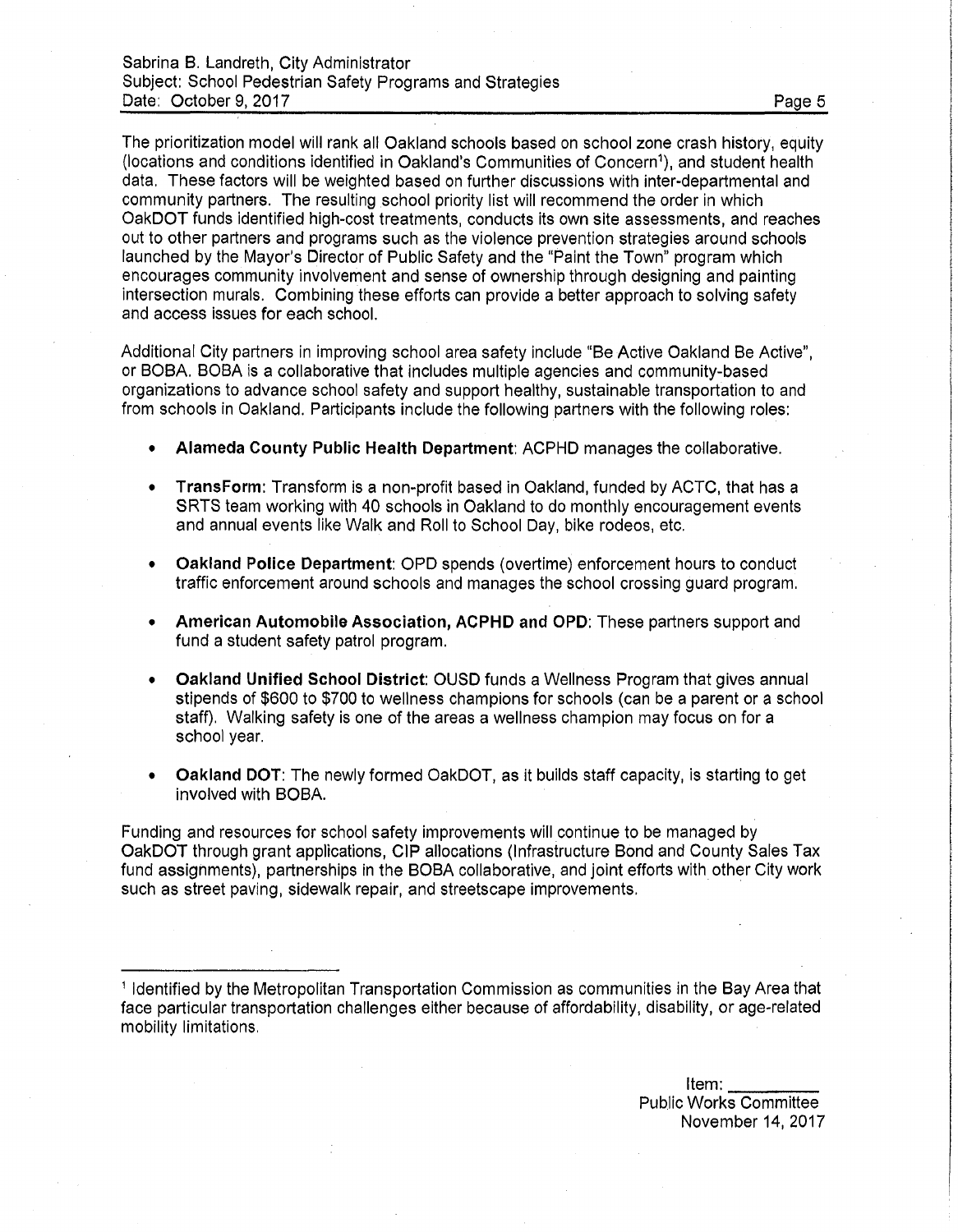## **FISCAL / POLICY ALIGNMENT**

There are no direct fiscal impact or policy alignment issues from this informational report.

## **PUBLIC OUTREACH** *I* **INTEREST**

There was no public outreach in the making of this informational report other than the posting on the City's website.

#### **COORDINATION**

This informational report was prepared by the Department of Transportation.

#### **SUSTAINABLE OPPORTUNITIES**

*Economic*: There are no economic opportunities associated with this report.

*Environmental:* There are no environmental opportunities associated with this report.

*Social Equity:* The proposed prioritization of schools which takes into account socio-economic and health factors will enable schools that have not received attention in the past due to low crash statistics or advocacy to be more likely to receive the funding they need for significant safety improvements.

### **CEQA**

This information report is exempt from the environmental analysis requirements of the California Environmental Quality Act (CEQA) under CEQA Guidelines Section 15061 (b)(3) because it has no potential for causing a significant effect on the environment.